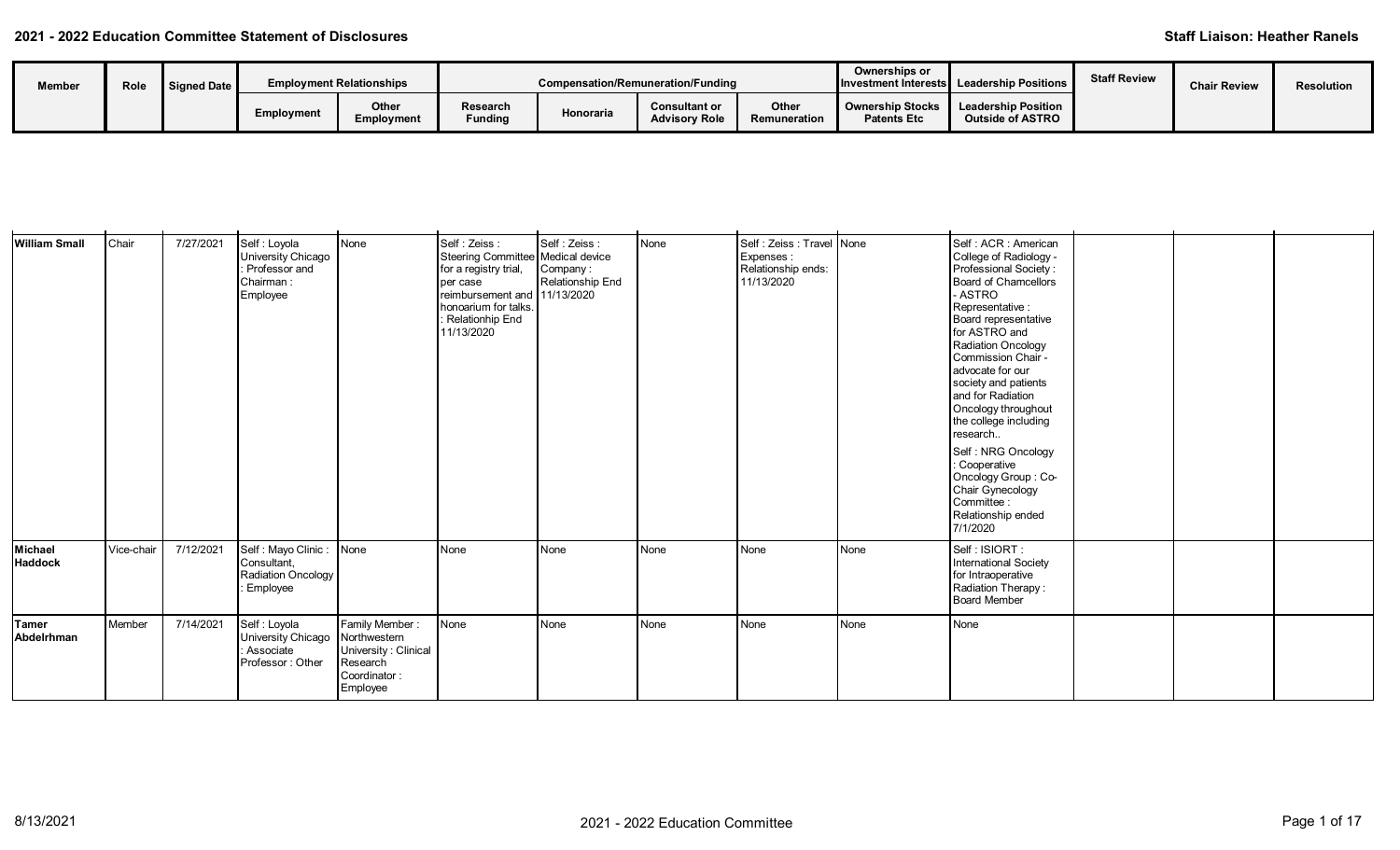| <b>Member</b>      | Role   | <b>Signed Date</b> |                                                                                            | <b>Employment Relationships</b> |                                  | <b>Compensation/Remuneration/Funding</b>                                                                                                     |                                              |                                                                                                                                                     | Ownerships or<br><b>Investment Interests</b>  | <b>Leadership Positions</b>                                                                                                                                                                                                                                                                                                                                                                                                         | <b>Staff Review</b> | <b>Chair Review</b> | <b>Resolution</b> |
|--------------------|--------|--------------------|--------------------------------------------------------------------------------------------|---------------------------------|----------------------------------|----------------------------------------------------------------------------------------------------------------------------------------------|----------------------------------------------|-----------------------------------------------------------------------------------------------------------------------------------------------------|-----------------------------------------------|-------------------------------------------------------------------------------------------------------------------------------------------------------------------------------------------------------------------------------------------------------------------------------------------------------------------------------------------------------------------------------------------------------------------------------------|---------------------|---------------------|-------------------|
|                    |        |                    | Employment                                                                                 | Other<br>Employment             | Research<br><b>Funding</b>       | Honoraria                                                                                                                                    | <b>Consultant or</b><br><b>Advisory Role</b> | Other<br>Remuneration                                                                                                                               | <b>Ownership Stocks</b><br><b>Patents Etc</b> | <b>Leadership Position</b><br><b>Outside of ASTRO</b>                                                                                                                                                                                                                                                                                                                                                                               |                     |                     |                   |
| Parul Barry        | Member | 1/15/2021          | Self: UPMC<br>Hillman Cancer<br>Center: Clinical<br><b>Assistant Professor</b><br>Employee | None                            | None                             | Self : Osler course<br>: Relationship<br>End 1/11/2021<br>Self: Sarcoma/Skin<br>Pathways Chair:<br>UPMC Hillman<br>Cancer Center<br>Pathways | None                                         | None                                                                                                                                                | None                                          | Self: ABR: Volunteer<br>Self : American<br>College of Radiation<br>Oncology : Scientific<br>Program Co-Chair: I<br>help develop the<br>scientific program<br>Self: ARS/ACR:<br>Writing committee<br>member<br>Self : MedNet :<br>Associate Editor<br>Self: NRG Oncology<br>: Member<br>Self: Society of<br>Women in Radiation<br>Oncology: Senior<br>Advisory Committee<br>Self: Women In<br>Medicine Summit :<br>Chair of Research |                     |                     |                   |
| <b>Beth Beadle</b> | Member | 7/12/2021          | Self: Stanford<br>University:<br>Professor:<br>Employee                                    | None                            | Self: NIH: Co-PI<br>on R01 grant | None                                                                                                                                         | None                                         | Self : Elsevier, Inc. : None<br>Other - Book<br>review, writing<br>Self: Wolters<br>Kluwer Health:<br>Other - Royalties<br>from book<br>publication |                                               | Self : American<br>Radium Society:<br>Professional<br>Organization:<br>Secretary: Secretary<br>of the organization<br>(unpaid)                                                                                                                                                                                                                                                                                                      |                     |                     |                   |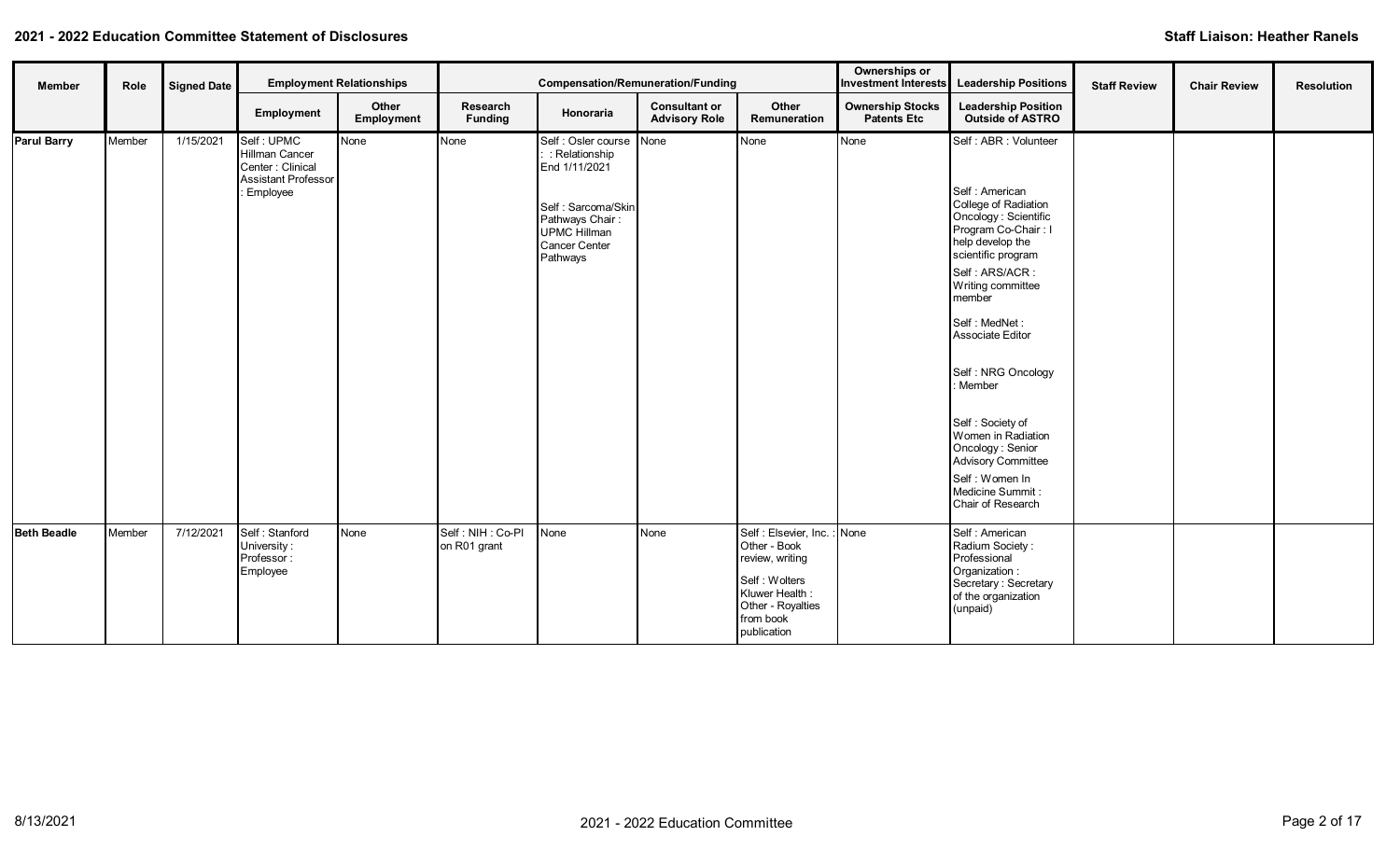| <b>Member</b>         | Role   | <b>Signed Date</b> |                                                                                                                                                                                                           | <b>Employment Relationships</b> |                                                                                 |           | Compensation/Remuneration/Funding                                    |                                                              | Ownerships or<br><b>Investment Interests</b>                                      | <b>Leadership Positions</b>                                                                                                                                                                                                                                                                                                                                                                                                                                                                                                                  | <b>Staff Review</b> | <b>Chair Review</b> | <b>Resolution</b> |
|-----------------------|--------|--------------------|-----------------------------------------------------------------------------------------------------------------------------------------------------------------------------------------------------------|---------------------------------|---------------------------------------------------------------------------------|-----------|----------------------------------------------------------------------|--------------------------------------------------------------|-----------------------------------------------------------------------------------|----------------------------------------------------------------------------------------------------------------------------------------------------------------------------------------------------------------------------------------------------------------------------------------------------------------------------------------------------------------------------------------------------------------------------------------------------------------------------------------------------------------------------------------------|---------------------|---------------------|-------------------|
|                       |        |                    | Employment                                                                                                                                                                                                | Other<br>Employment             | Research<br><b>Funding</b>                                                      | Honoraria | <b>Consultant or</b><br><b>Advisory Role</b>                         | Other<br>Remuneration                                        | <b>Ownership Stocks</b><br><b>Patents Etc</b>                                     | <b>Leadership Position</b><br><b>Outside of ASTRO</b>                                                                                                                                                                                                                                                                                                                                                                                                                                                                                        |                     |                     |                   |
| O. Lee Burnett        | Member | 8/26/2020          | Self: University of<br>Alabama at<br>Birmingham:<br>Associate<br>Professor:<br>Employee:<br>Relationship ended<br>3/6/2020<br>Self: Urology<br>Centers of Alabama<br>Radiation<br>Oncologist:<br>Employee | None                            | None                                                                            | None      | None                                                                 | None                                                         | None                                                                              | Self : Alabama<br>Wilderness Medical<br>Association (AWMA) :<br>The AWMA serves to<br>equip both medical<br>professionals and the<br>engaged public with<br>the knowledge,<br>training, and<br>resources necessary<br>to provide the highest<br>level of medical care<br>in austere wilderness<br>environments and in<br>circumstances in<br>which definitive<br>modern care is<br>unavailable, is not<br>functioning, or is<br>overwhelmed. A 501<br>$(c)(3)$ charitable<br>organization :<br>President : Founder,<br>President, Instructor |                     |                     |                   |
| Daniel<br>Chamberlain | Member | 8/2/2021           | Self: Banner MD<br>Anderson:<br>Physician:<br>Employee:<br>Relationship ended<br>12/6/2018<br>Self: West<br>michigan cancer<br>center: Division<br>Chief: Employee                                        | None                            | None                                                                            | None      | Self : AstraZeneca :<br>Consultant:<br>Relationship End<br>4/30/2021 | Self: Springer<br>Publishing : Other -<br>Royalties for book | Self: BioNtech:<br>Stock<br>Self: Pfizer: Stock<br>Self: Moderna:<br><b>Stock</b> | None                                                                                                                                                                                                                                                                                                                                                                                                                                                                                                                                         |                     |                     |                   |
| Maria Chan            | Member | 7/19/2021          | Self: Memorial<br>Sloan Kettering:<br>Attending Physicist<br>: Employee                                                                                                                                   | None                            | Self: Ashland Inc.:<br>Radiochromic film<br>dosimetry across<br>multimodalities | None      | None                                                                 | None                                                         | None                                                                              | None                                                                                                                                                                                                                                                                                                                                                                                                                                                                                                                                         |                     |                     |                   |
| Christopher<br>Chen   | Member | 7/12/2021          | Self : Genesiscare : None<br>Staff Physician:<br>Employee                                                                                                                                                 |                                 | None                                                                            | None      | None                                                                 | None                                                         | None                                                                              | None                                                                                                                                                                                                                                                                                                                                                                                                                                                                                                                                         |                     |                     |                   |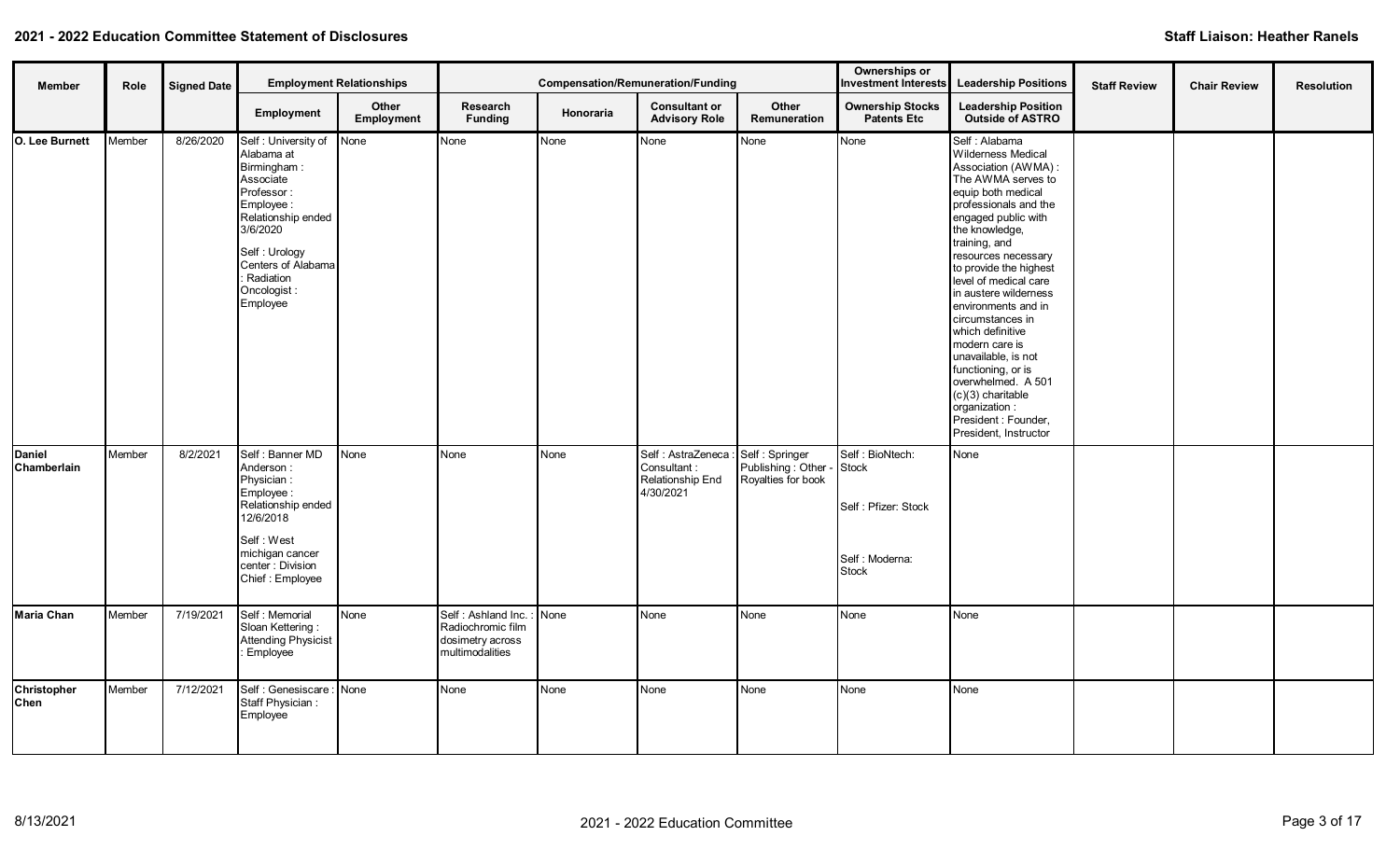| <b>Member</b>                   | Role   | <b>Signed Date</b> |                                                                                                      | <b>Employment Relationships</b>                                         |                            |              | <b>Compensation/Remuneration/Funding</b>     |                       | Ownerships or                                 | Investment Interests Leadership Positions                                                                                                                                                                                                                                            | <b>Staff Review</b> | <b>Chair Review</b> | <b>Resolution</b> |
|---------------------------------|--------|--------------------|------------------------------------------------------------------------------------------------------|-------------------------------------------------------------------------|----------------------------|--------------|----------------------------------------------|-----------------------|-----------------------------------------------|--------------------------------------------------------------------------------------------------------------------------------------------------------------------------------------------------------------------------------------------------------------------------------------|---------------------|---------------------|-------------------|
|                                 |        |                    | Employment                                                                                           | Other<br>Employment                                                     | Research<br><b>Funding</b> | Honoraria    | <b>Consultant or</b><br><b>Advisory Role</b> | Other<br>Remuneration | <b>Ownership Stocks</b><br><b>Patents Etc</b> | <b>Leadership Position</b><br><b>Outside of ASTRO</b>                                                                                                                                                                                                                                |                     |                     |                   |
| <b>Christine Chung   Member</b> |        | 3/3/2021           | Self : Diablo Valley None<br>Oncology and<br>Hematology:<br>Radiation<br>oncologist :<br>Employee    |                                                                         | None                       | None         | None                                         | None                  | None                                          | None                                                                                                                                                                                                                                                                                 |                     |                     |                   |
| Virginia<br><b>Diavolitsis</b>  | Member | 4/1/2021           | Self : Riverside<br>Radiation Oncology Ohio State<br>MD: Employee                                    | Family Member:<br>University:<br><b>Assistant Professor</b><br>Employee | None                       | <b>N</b> one | None                                         | None                  | None                                          | None                                                                                                                                                                                                                                                                                 |                     |                     |                   |
| <b>Sarah Dooley</b>             | Member | 7/15/2021          | Self : Jackson<br>Memorial Hospital:<br>Resident-Physician<br><b>Employee</b>                        | None                                                                    | None                       | None         | None                                         | None                  | None                                          | Self : Association of<br>Residents in<br>Radiation Oncology:<br>Organization to<br>represent radiation<br>oncology residents<br>nationally: Executive<br>Member: Serve as<br>Chair of the Education<br>Subcommittee which<br>helps provide<br>educational resources<br>for residents |                     |                     |                   |
| Laura Dover                     | Member | 7/12/2021          | Self: Memorial<br>Sloan Kettering<br>Cancer Center:<br><b>Assistant Professor</b><br><b>Employee</b> | None                                                                    | None                       | None         | None                                         | None                  | None                                          | Self: Practical<br>Radiation Oncology:<br>ASTRO member<br>journal. : Editorial<br>board member: Editor<br>of PROshot                                                                                                                                                                 |                     |                     |                   |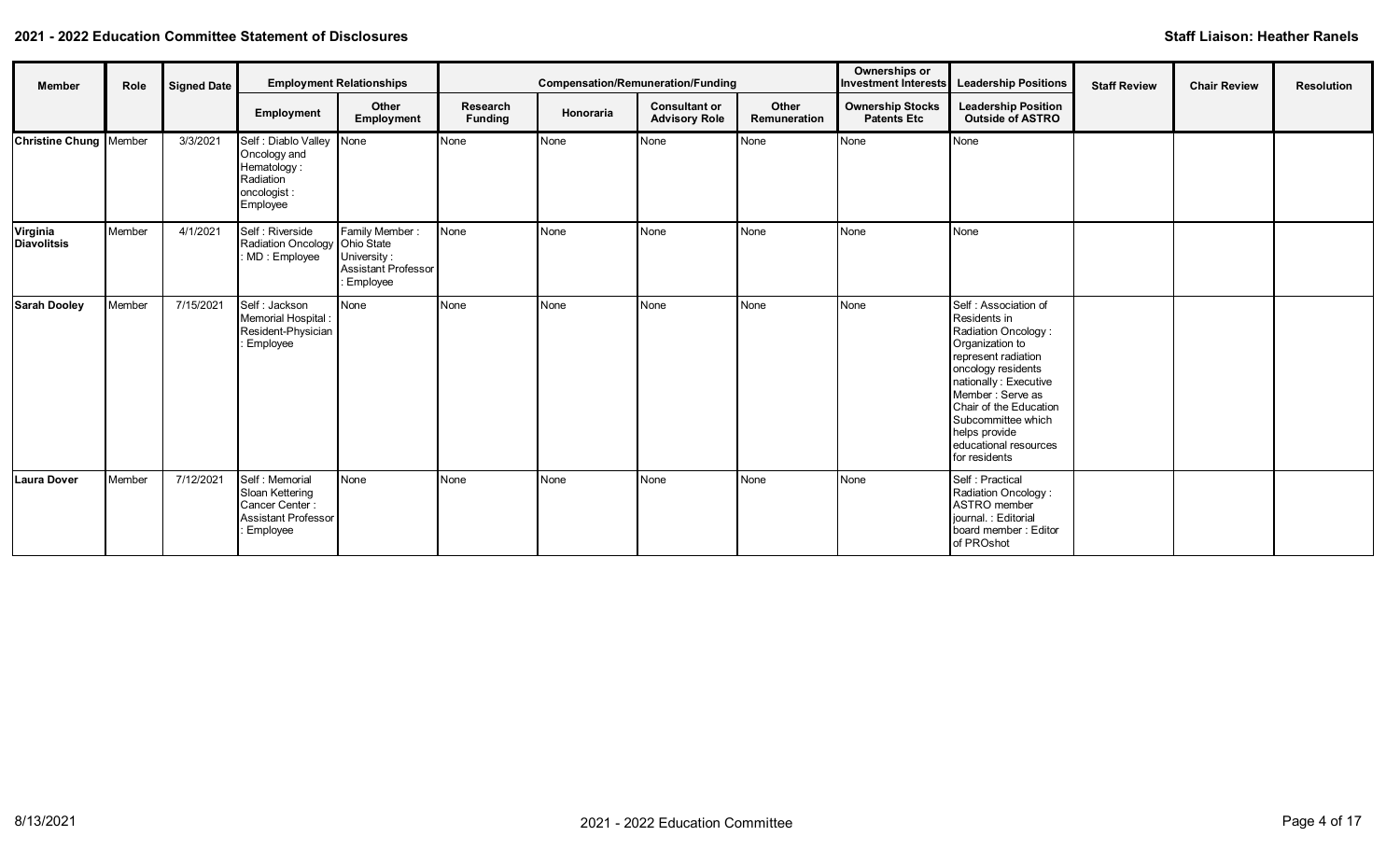| <b>Member</b>        | Role   | <b>Signed Date</b> |                                                                                                                                                             | <b>Employment Relationships</b>                                               |                            |           | <b>Compensation/Remuneration/Funding</b>     |                       | Ownerships or<br><b>Investment Interests</b>  | <b>Leadership Positions</b>                                                                                                                                                                                                                                                                                                                                                                                                                                                                                                                                                                                                                                                                                                                                      | <b>Staff Review</b> | <b>Chair Review</b> | <b>Resolution</b> |
|----------------------|--------|--------------------|-------------------------------------------------------------------------------------------------------------------------------------------------------------|-------------------------------------------------------------------------------|----------------------------|-----------|----------------------------------------------|-----------------------|-----------------------------------------------|------------------------------------------------------------------------------------------------------------------------------------------------------------------------------------------------------------------------------------------------------------------------------------------------------------------------------------------------------------------------------------------------------------------------------------------------------------------------------------------------------------------------------------------------------------------------------------------------------------------------------------------------------------------------------------------------------------------------------------------------------------------|---------------------|---------------------|-------------------|
|                      |        |                    | Employment                                                                                                                                                  | Other<br>Employment                                                           | Research<br><b>Funding</b> | Honoraria | <b>Consultant or</b><br><b>Advisory Role</b> | Other<br>Remuneration | <b>Ownership Stocks</b><br><b>Patents Etc</b> | <b>Leadership Position</b><br><b>Outside of ASTRO</b>                                                                                                                                                                                                                                                                                                                                                                                                                                                                                                                                                                                                                                                                                                            |                     |                     |                   |
| <b>Beth Erickson</b> | Member | 7/12/2021          | Self: Medical<br>College of<br>Wisconsin: MD<br>Professor of<br>Radiation Oncology<br>: Employee :<br>Faculty in the<br>department of<br>Radiation Oncology | Family Member:<br>ProHealth Care,<br>Waukesha, WI:<br>MD: Employee            | None                       | None      | None                                         | None                  | None                                          | Self: American<br><b>Brachytherapy Society</b><br>: ABS Gyn school<br>held yearly or every<br>other year: Co-chair:<br>Helo to organize the<br>annual or bi-annual<br>Gyn Brachytherapy<br>school -2015<br>Self : ASTRO :<br>Annual Refresher<br>Course: CO-chair:<br>Develop curriculum<br>and select speakers<br>for the Annual<br><b>ASTRO Refresher</b><br>Course. Also serve as<br>a moderator for some<br>of the sessions.<br>Self: ASTRO:<br><b>Endometrial Guideline</b><br>: Chair<br>Self: ASTRO:<br>Fellows selection<br>committee : Vice chair<br>of ASTRO Fellows<br>committee : Help to<br>coordinate selection<br>of ASTRO Fellows<br>prior to annual<br>meeting<br>Self: ASTRO Board<br>of Directors:<br><b>Education Council:</b><br>Vice Chair |                     |                     |                   |
| Emma Fields          | Member | 7/16/2021          | Self: Virginia<br>Commonwealth<br>University:<br>Radiation<br>Oncologist:<br>Employee: Faculty<br>member                                                    | None                                                                          | None                       | None      | None                                         | None                  | None                                          | None                                                                                                                                                                                                                                                                                                                                                                                                                                                                                                                                                                                                                                                                                                                                                             |                     |                     |                   |
| <b>Vishal Gupta</b>  | Member | 7/12/2021          | Self: Mount Sinai<br>Medical Center:<br>Associate<br>Professor:<br>Employee                                                                                 | Family Member:<br>Northwell Health:<br><b>Assistant Professor</b><br>Employee | None                       | None      | None                                         | None                  | None                                          | None                                                                                                                                                                                                                                                                                                                                                                                                                                                                                                                                                                                                                                                                                                                                                             |                     |                     |                   |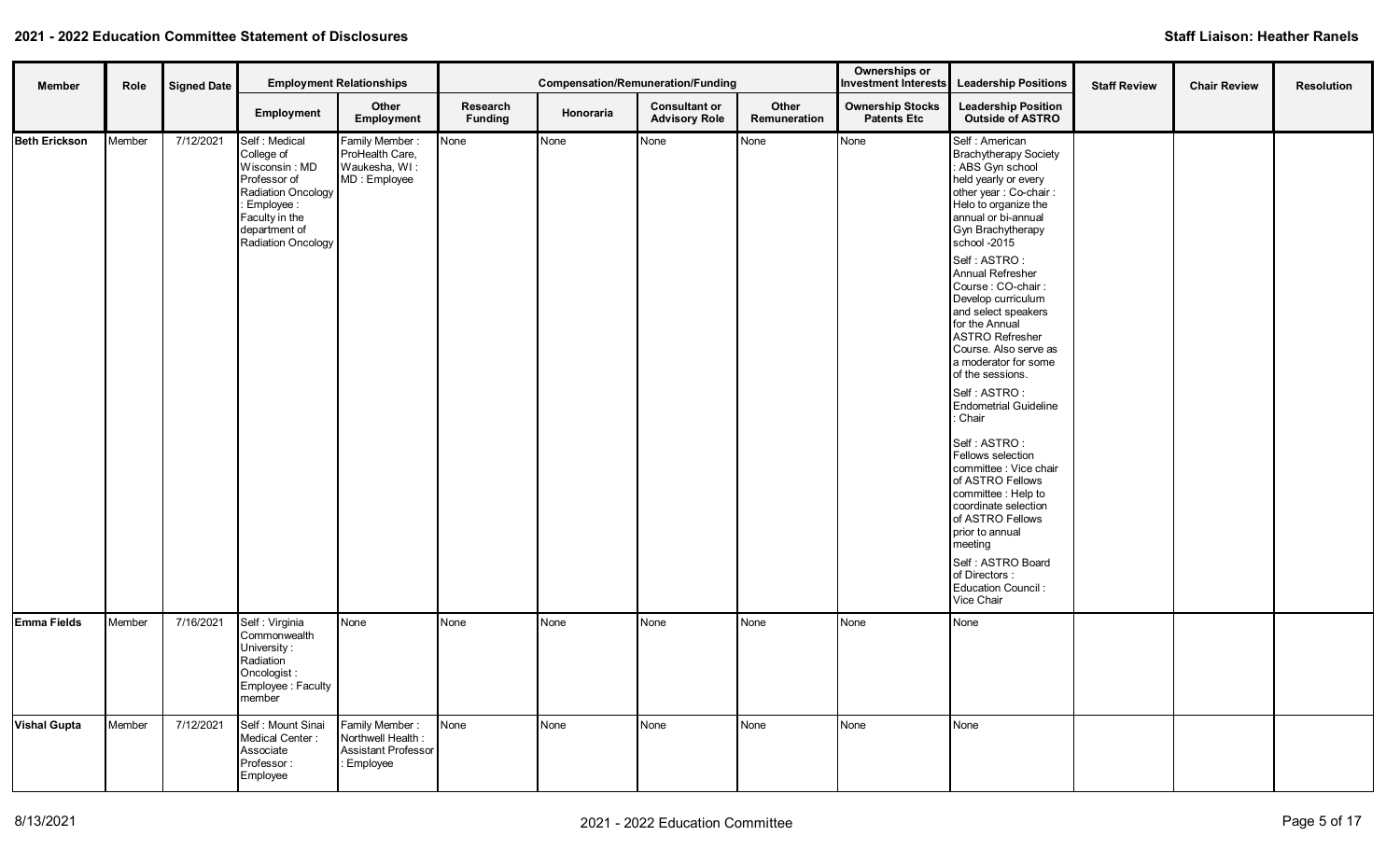| Member                | Role   | <b>Signed Date</b> |                                                                                          | <b>Employment Relationships</b>                                                                  |                                                                                                              |           | <b>Compensation/Remuneration/Funding</b>                                                               |                                                                                        | Ownerships or<br><b>Investment Interests</b>  | <b>Leadership Positions</b>                                                                                                                                                                                                                                                                                       | <b>Staff Review</b> | <b>Chair Review</b> | <b>Resolution</b> |
|-----------------------|--------|--------------------|------------------------------------------------------------------------------------------|--------------------------------------------------------------------------------------------------|--------------------------------------------------------------------------------------------------------------|-----------|--------------------------------------------------------------------------------------------------------|----------------------------------------------------------------------------------------|-----------------------------------------------|-------------------------------------------------------------------------------------------------------------------------------------------------------------------------------------------------------------------------------------------------------------------------------------------------------------------|---------------------|---------------------|-------------------|
|                       |        |                    | Employment                                                                               | Other<br>Employment                                                                              | Research<br><b>Funding</b>                                                                                   | Honoraria | <b>Consultant or</b><br><b>Advisory Role</b>                                                           | Other<br>Remuneration                                                                  | <b>Ownership Stocks</b><br><b>Patents Etc</b> | <b>Leadership Position</b><br><b>Outside of ASTRO</b>                                                                                                                                                                                                                                                             |                     |                     |                   |
| Sandra Hatch          | Member | 7/14/2020          | Self: MD Anderson None<br>Cancer Center:<br>Professor:<br>Employee                       |                                                                                                  | None                                                                                                         | None      | None                                                                                                   | None                                                                                   | None                                          | Self: ACR:<br>professional society:<br>Chairman Resident In<br>Service : coordination<br>of exam : Relationship<br>ended 7/1/2019                                                                                                                                                                                 |                     |                     |                   |
| <b>Ariel Hirsch</b>   | Member | 7/19/2021          | Self: Boston<br>University School of<br>Medicine:<br>Associate<br>Professor:<br>Employee | None                                                                                             | None                                                                                                         | None      | None                                                                                                   | Self: UptoDate<br>Online: Other - Co-<br>author online<br>chapters on breast<br>cancer | <b>N</b> one                                  | None                                                                                                                                                                                                                                                                                                              |                     |                     |                   |
| <b>Bradford Hoppe</b> | Member | 7/19/2021          | Self : Mayo Clinic : None<br>Professor:<br>Employee                                      |                                                                                                  | None                                                                                                         | None      | None                                                                                                   | None                                                                                   | None                                          | Self: PTCOG-NA:<br>Secretary                                                                                                                                                                                                                                                                                      |                     |                     |                   |
| <b>Arthur Hung</b>    | Member | 7/12/2021          | Self : Oregon<br>Health & Science<br>University:<br>Employment :<br>Employee             | Family Member:<br>Providence Sacred<br>Heart Hospital of<br>Spokane:<br>Employment :<br>Employee | None                                                                                                         | None      | None                                                                                                   | <b>None</b>                                                                            | None                                          | Self : American<br>College of Radiology:<br>Radiation Oncology<br>Commission<br><b>Education Committee</b><br>member<br>Self: American<br>College of Radiology:<br>Economic Committee<br>: member : advise on<br>policy as it relates to<br>the Economic<br>committee for the<br>American College of<br>Radiology |                     |                     |                   |
| Salma Jabbour         | Member | 7/30/2021          | Self: Rutgers<br>University:<br>Professor:<br>Employee                                   | None                                                                                             | Self: Merck:<br>research consultant<br>for radiation design,<br>grants to institution<br>for clinical trials | None      | Self : IMX Medical : None<br>Consultant<br>Self: Merck:<br>Consultant<br>Self: Syntactx:<br>Consultant |                                                                                        | <b>None</b>                                   | Self: ARS AUC-ACR<br>: AUC-ACR GI<br><b>Committee Guidelines</b><br>Chair<br>Self : Big Ten Cancer<br>Research Consortium<br>: Steering Committee<br>Member and GI Co-<br>Chair<br>Self: NCI Radiation<br>Research Program:<br>Upper GI Working<br>Group Co-Chair                                                 |                     |                     |                   |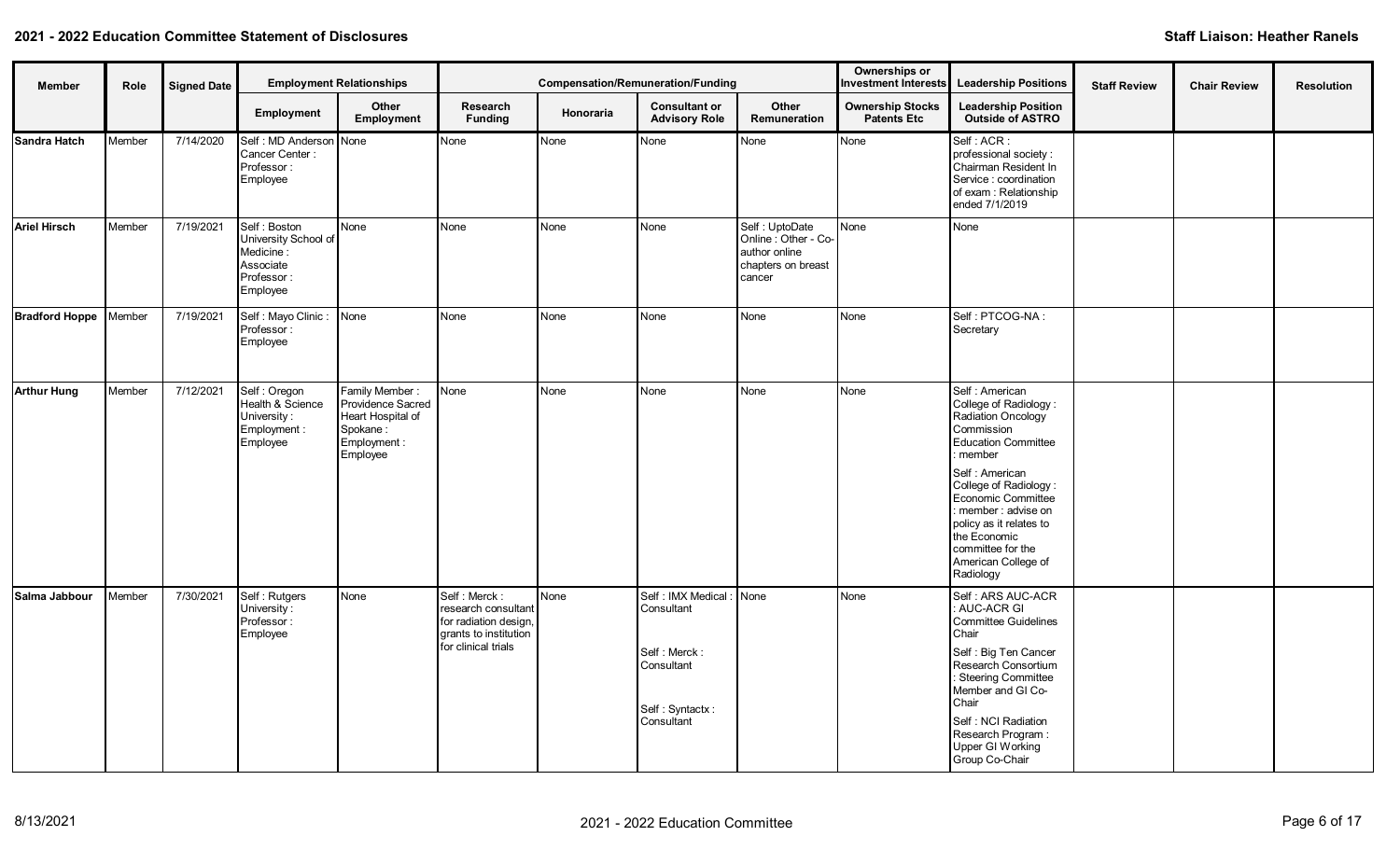| Member                | Role   | <b>Signed Date</b> |                                                                                                                                                                                                                           | <b>Employment Relationships</b>          |                                                                                                                                                                                                                                        | <b>Compensation/Remuneration/Funding</b> |                                                                                                                                                                             |                       | Ownerships or<br><b>Investment Interests</b>  | <b>Leadership Positions</b>                                                                                                                                                                                                                                                                           | <b>Staff Review</b> | <b>Chair Review</b> | <b>Resolution</b> |
|-----------------------|--------|--------------------|---------------------------------------------------------------------------------------------------------------------------------------------------------------------------------------------------------------------------|------------------------------------------|----------------------------------------------------------------------------------------------------------------------------------------------------------------------------------------------------------------------------------------|------------------------------------------|-----------------------------------------------------------------------------------------------------------------------------------------------------------------------------|-----------------------|-----------------------------------------------|-------------------------------------------------------------------------------------------------------------------------------------------------------------------------------------------------------------------------------------------------------------------------------------------------------|---------------------|---------------------|-------------------|
|                       |        |                    | Employment                                                                                                                                                                                                                | Other<br>Employment                      | Research<br><b>Funding</b>                                                                                                                                                                                                             | <b>Honoraria</b>                         | <b>Consultant or</b><br><b>Advisory Role</b>                                                                                                                                | Other<br>Remuneration | <b>Ownership Stocks</b><br><b>Patents Etc</b> | <b>Leadership Position</b><br><b>Outside of ASTRO</b>                                                                                                                                                                                                                                                 |                     |                     |                   |
| Mitchell<br>Kamrava   | Member | 7/12/2021          | Self : Cedars Sinai None<br>Medical Center:<br>Chief<br>Brachytherapy<br>Service : Employee                                                                                                                               |                                          | None                                                                                                                                                                                                                                   | None                                     | None                                                                                                                                                                        | None                  | None                                          | Self : American Board<br>of Radiology: Gyn<br>Examiner<br>Self: American<br>Brachytherapy Society<br>Board of Directors :<br>Member at Large<br>Self: Brachytherapy<br>Journal: Editor - Gyn<br>section<br>Self : Journal of<br>Contemporary<br>Brachytherapy: Co-<br>Editor: Co-Editor:<br>Co-Editor |                     |                     |                   |
| Jordan Kharofa        | Member | 7/12/2021          | Self: University of None<br>Cincinnati:<br>Associate<br>Professor:<br>Employee                                                                                                                                            |                                          | None                                                                                                                                                                                                                                   | None                                     | <b>N</b> one                                                                                                                                                                | None                  | None                                          | Self : Vulcan<br>Biologics : Scientific<br>Advisory Board:<br>Scientific Advisory<br>Board                                                                                                                                                                                                            |                     |                     |                   |
| <b>Bridget Koontz</b> | Member | 7/12/2021          | Self: Duke Cancer Family Member:<br>Institute : Associate Duke University<br>Professor:<br>Employee:<br>Relationship ended Professor:<br>6/30/2021<br>Self : GenesisCare<br>USA: US Chief<br>Medical Officer:<br>Employee | Medical Center:<br>Associate<br>Employee | Self : Blue Earth<br>Diagnostics<br>Self: Janssen<br>Services LLC:<br>Funding of<br>Investigator-<br>Initiated Study:<br>Relationhip End<br>3/1/2021<br>Self: Merck:<br>Relationship End<br>6/30/2021<br>Self: Rythera<br>Therapeutics | None                                     | Self : Blue Earth<br>Diagnostics :<br>Advisory Board<br>Self: Myovant:<br>Advisory Board:<br>Relationship End<br>9/30/2020<br>Self: Rythera<br>Therapeutics :<br>Consultant | None                  | Self: Demos<br>Publishing: Royalty            | Self: AAPM: IHE-RO<br><b>Working Group</b><br>Committee: Co-Chair<br>Self : ASCO GU<br>Symposium Steering<br>Committee: ASTRO<br>representative<br>Self: ASTRO:<br>Committee member:<br>Committee member<br>Self: NCI GU<br>Steering Committee :<br>member                                            |                     |                     |                   |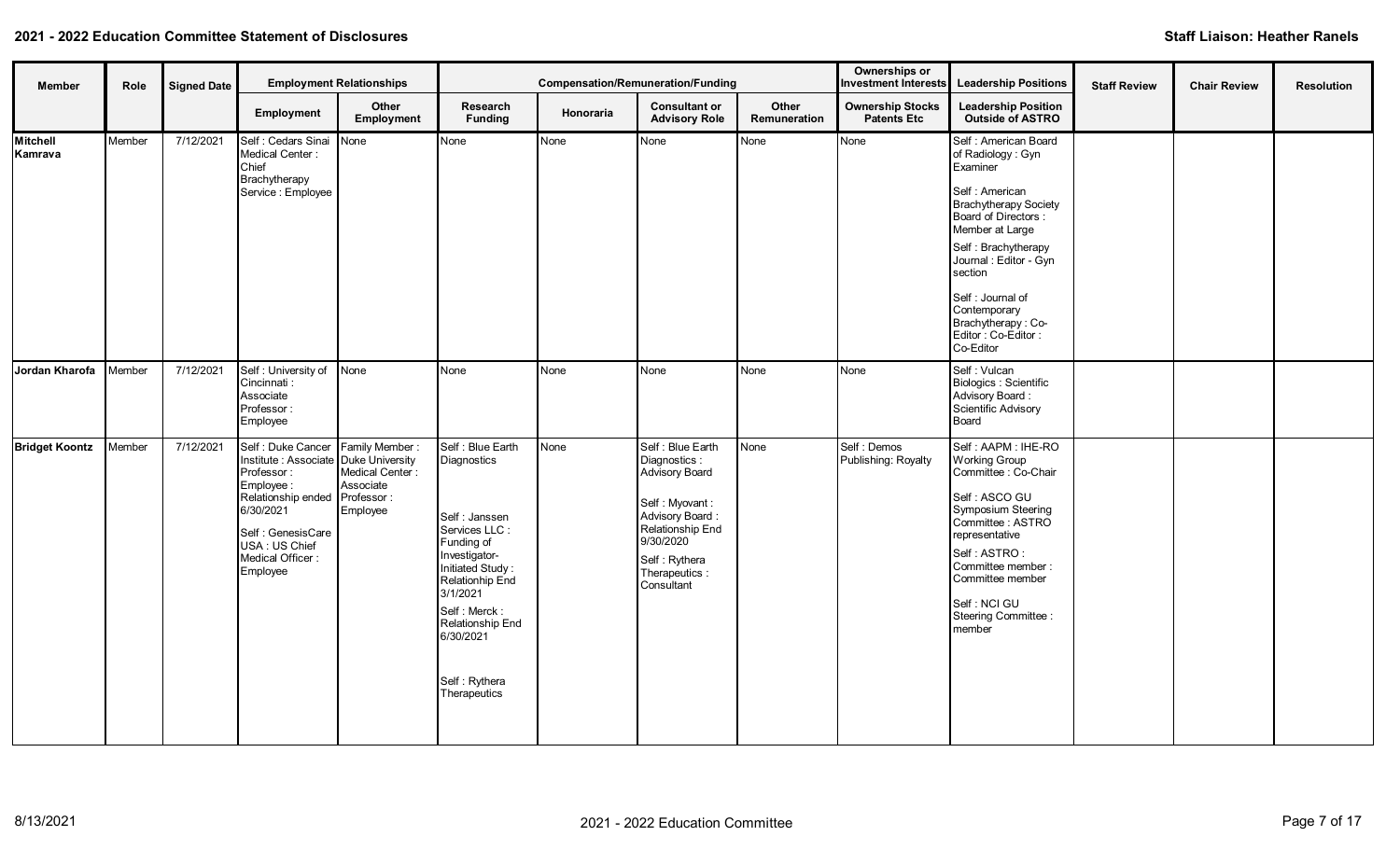| Member                             | Role   | <b>Signed Date</b> |                                                                                                                                                                                           | <b>Employment Relationships</b>                                               |                            | <b>Compensation/Remuneration/Funding</b> |                                              |                       | Ownerships or                                 | Investment Interests Leadership Positions             | <b>Staff Review</b> | <b>Chair Review</b> | Resolution |
|------------------------------------|--------|--------------------|-------------------------------------------------------------------------------------------------------------------------------------------------------------------------------------------|-------------------------------------------------------------------------------|----------------------------|------------------------------------------|----------------------------------------------|-----------------------|-----------------------------------------------|-------------------------------------------------------|---------------------|---------------------|------------|
|                                    |        |                    | Employment                                                                                                                                                                                | Other<br>Employment                                                           | Research<br><b>Funding</b> | Honoraria                                | <b>Consultant or</b><br><b>Advisory Role</b> | Other<br>Remuneration | <b>Ownership Stocks</b><br><b>Patents Etc</b> | <b>Leadership Position</b><br><b>Outside of ASTRO</b> |                     |                     |            |
| <b>Marie-Adele</b><br><b>Kress</b> | Member | 7/28/2021          | Self: Huron River<br>Radiation Oncology University of<br>Partner: Partner                                                                                                                 | Family Member:<br>Specialists, P.C.: Michigan: Faculty<br>member:<br>Employee | None                       | None                                     | None                                         | None                  | None                                          | None                                                  |                     |                     |            |
| <b>Wolfram Laub</b>                | Member | 7/12/2021          | Self: Johns<br><b>Hopkins University</b><br>Chief of Clinical<br><b>Medical Physics:</b><br>Employee :<br>Relationship ended<br>8/9/2020<br>Self: Aspekt<br>Solutions : COO :<br>Employee | None                                                                          | None                       | None                                     | None                                         | None                  | None                                          | <b>None</b>                                           |                     |                     |            |
| <b>Stanley Liauw</b>               | Member | 7/12/2021          | Self: University of<br>Chicago:<br>Professor:<br>Employee                                                                                                                                 | None                                                                          | None                       | None                                     | None                                         | None                  | None                                          | <b>None</b>                                           |                     |                     |            |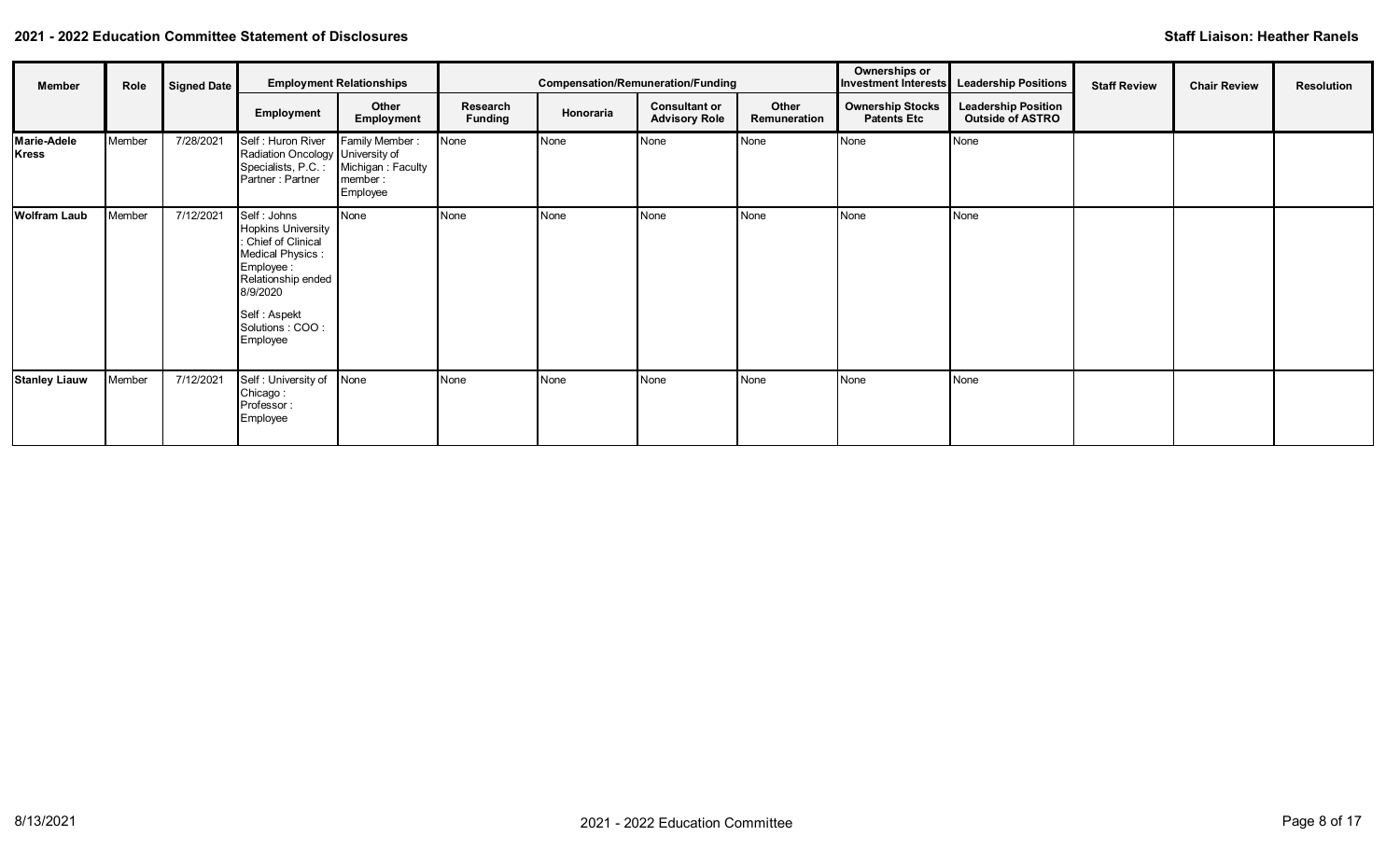| Member   | Role   | <b>Signed Date</b> |                                                                                                               | <b>Employment Relationships</b> |                            | Compensation/Remuneration/Funding |                                              |                                                                                                                                                          | Ownerships or                                 | Investment Interests Leadership Positions                                                                                                                                                                                                                                                                                                                                                                                                                                                                                                                                                                                                                                                                                                                                                                                                                                                                                                                                                                                                                                                                          | <b>Staff Review</b> | <b>Chair Review</b> | <b>Resolution</b> |
|----------|--------|--------------------|---------------------------------------------------------------------------------------------------------------|---------------------------------|----------------------------|-----------------------------------|----------------------------------------------|----------------------------------------------------------------------------------------------------------------------------------------------------------|-----------------------------------------------|--------------------------------------------------------------------------------------------------------------------------------------------------------------------------------------------------------------------------------------------------------------------------------------------------------------------------------------------------------------------------------------------------------------------------------------------------------------------------------------------------------------------------------------------------------------------------------------------------------------------------------------------------------------------------------------------------------------------------------------------------------------------------------------------------------------------------------------------------------------------------------------------------------------------------------------------------------------------------------------------------------------------------------------------------------------------------------------------------------------------|---------------------|---------------------|-------------------|
|          |        |                    | Employment                                                                                                    | Other<br>Employment             | Research<br><b>Funding</b> | Honoraria                         | <b>Consultant or</b><br><b>Advisory Role</b> | Other<br>Remuneration                                                                                                                                    | <b>Ownership Stocks</b><br><b>Patents Etc</b> | <b>Leadership Position</b><br><b>Outside of ASTRO</b>                                                                                                                                                                                                                                                                                                                                                                                                                                                                                                                                                                                                                                                                                                                                                                                                                                                                                                                                                                                                                                                              |                     |                     |                   |
| Simon Lo | Member | 7/12/2021          | Self: University of None<br>Washington<br>Medical Center:<br>Professor of<br>Radiation Oncology<br>: Employee |                                 | None                       | None                              | None                                         | Self : Elekta : Other None<br>Pending partial<br>research support to<br>be provided to my<br>institution through<br>Sunnybrook Health<br>Science Centre. |                                               | Self : American<br>College of Radiology:<br>The Council of<br>Affiliated Regional<br>Radiation Oncology<br>Societies : Past<br>President/ Fellowship<br>Committee Chair:<br>Promote radiation<br>oncology in various<br>capacities<br>Self : American<br>Radium Society:<br>Appropriate Use<br>Committee in Bone<br>Metastasis: Panel<br>Chair: Providing<br>leadership in the<br>generation of practice<br>guidelines for bone<br>metastasis :<br>Relationship ended<br>7/14/2020<br>Self: Radiological<br>Society of North<br>America (RSNA) :<br>Refresher course:<br>Radiation Oncology<br>Track Chair:<br>Organizing refresher<br>courses in radiation<br>oncology in RSNA<br>annual meeting:<br>Relationship ended<br>12/6/2019<br>Self: Radiosurgery<br>Society: Board of<br>Directors : Board of<br>Directors:<br>Development of<br>educational programs<br>in SRS/SBRT and<br>promotion of science<br>and practice of SRS/<br>SBRT.<br>Self: Radiosurgery<br>Society: SRS/SBRT<br>Accreditation Program<br>: Medical Director:<br>Developoing and<br>overseeing the SRS/<br>SBRT accreditation<br>process |                     |                     |                   |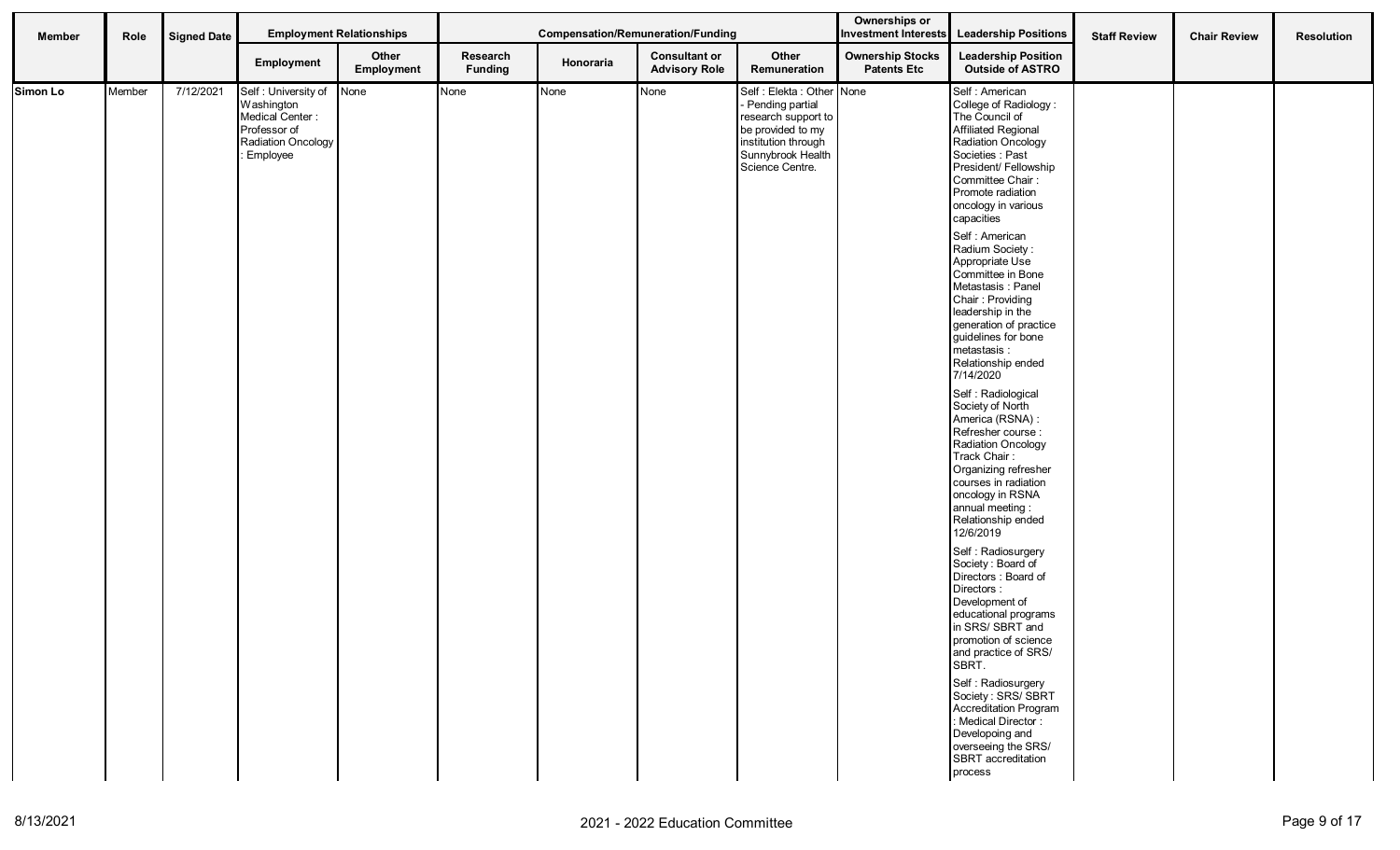| Member                        | Role   | <b>Signed Date</b> |                                                                                                                                                                                                                    | <b>Employment Relationships</b> |                                       | <b>Compensation/Remuneration/Funding</b>           |                                              |                       | Ownerships or<br><b>Investment Interests</b>  | <b>Leadership Positions</b>                                                                                                                                                                                                                                                                                                                                                                                                                                                                                                                                                             | <b>Staff Review</b> | <b>Chair Review</b> | <b>Resolution</b> |
|-------------------------------|--------|--------------------|--------------------------------------------------------------------------------------------------------------------------------------------------------------------------------------------------------------------|---------------------------------|---------------------------------------|----------------------------------------------------|----------------------------------------------|-----------------------|-----------------------------------------------|-----------------------------------------------------------------------------------------------------------------------------------------------------------------------------------------------------------------------------------------------------------------------------------------------------------------------------------------------------------------------------------------------------------------------------------------------------------------------------------------------------------------------------------------------------------------------------------------|---------------------|---------------------|-------------------|
|                               |        |                    | Employment                                                                                                                                                                                                         | Other<br>Employment             | Research<br><b>Funding</b>            | Honoraria                                          | <b>Consultant or</b><br><b>Advisory Role</b> | Other<br>Remuneration | <b>Ownership Stocks</b><br><b>Patents Etc</b> | <b>Leadership Position</b><br><b>Outside of ASTRO</b>                                                                                                                                                                                                                                                                                                                                                                                                                                                                                                                                   |                     |                     |                   |
| Alexander Louie   Member      |        | 7/12/2021          | Self: Sunnybrook<br><b>Health Sciences</b><br>Centre : Radiation<br>Oncologist:<br>Employee                                                                                                                        | None                            | None                                  | Self : AstraZeneca<br>Pharmaceutical               | Self : AstraZeneca : None<br>Speaker Bureau  |                       | None                                          | None                                                                                                                                                                                                                                                                                                                                                                                                                                                                                                                                                                                    |                     |                     |                   |
| <b>Harvey Mamon</b>           | Member | 8/10/2021          | Self: Brigham and None<br>Women's Hospital :<br>Radiation<br>Oncologist:<br>Employee                                                                                                                               |                                 | None                                  | Self: Up to Date:<br>On line oncology<br>reference | None                                         | None                  | None                                          | Self: Merck:<br>Scientific advisory<br>committee : Scientific<br>advisor: Meetings<br>approximately 4 times<br>/ year to advise on<br>development of a<br>clinical trial                                                                                                                                                                                                                                                                                                                                                                                                                |                     |                     |                   |
| <b>Vikram Manoor</b><br>Maiya | Member | 7/12/2021          | Self : Aster CMI<br>Hospital: Senior<br>Consultant in<br>Radiation Oncology<br>Employee                                                                                                                            | None                            | None                                  | None                                               | None                                         | None                  | None                                          | None                                                                                                                                                                                                                                                                                                                                                                                                                                                                                                                                                                                    |                     |                     |                   |
| <b>Malcolm Mattes</b>         | Member | 7/12/2021          | Self : West Virginia None<br>University:<br>Associate<br>Professor:<br>Employee:<br>Relationship ended<br>12/31/2019<br>Self: Rutgers<br>Cancer Institute of<br>New Jersey:<br>Associate<br>Professor:<br>Employee |                                 | Self: Radiation<br>Oncology Institute | None                                               | None                                         | None                  | None                                          | Self: ACR : Patient-<br>and Family-Centered<br>Care Commission:<br>Committee Member<br>Self: American Board<br>of Radiology:<br>Maintenance of<br>Certification Advisory<br>Committee :<br>Committee Member:<br>Relationship ended<br>1/1/2018<br>Self : American Board<br>of Radiology:<br>Thoracic<br>Cancer/Sarcoma<br>Clinical Category<br>Committee:<br>Committee Member<br>Self: American<br>College of Radiology:<br>Education Committee<br>: Committee Member :<br>Relationship ended<br>5/31/2019<br>Self: ASTRO:<br>Annual Meeting<br>Education Committee<br>Committee Member |                     |                     |                   |
| 8/13/2021                     |        |                    |                                                                                                                                                                                                                    |                                 |                                       |                                                    | 2021 - 2022 Education Committee              |                       |                                               |                                                                                                                                                                                                                                                                                                                                                                                                                                                                                                                                                                                         |                     |                     | Page 10 of 17     |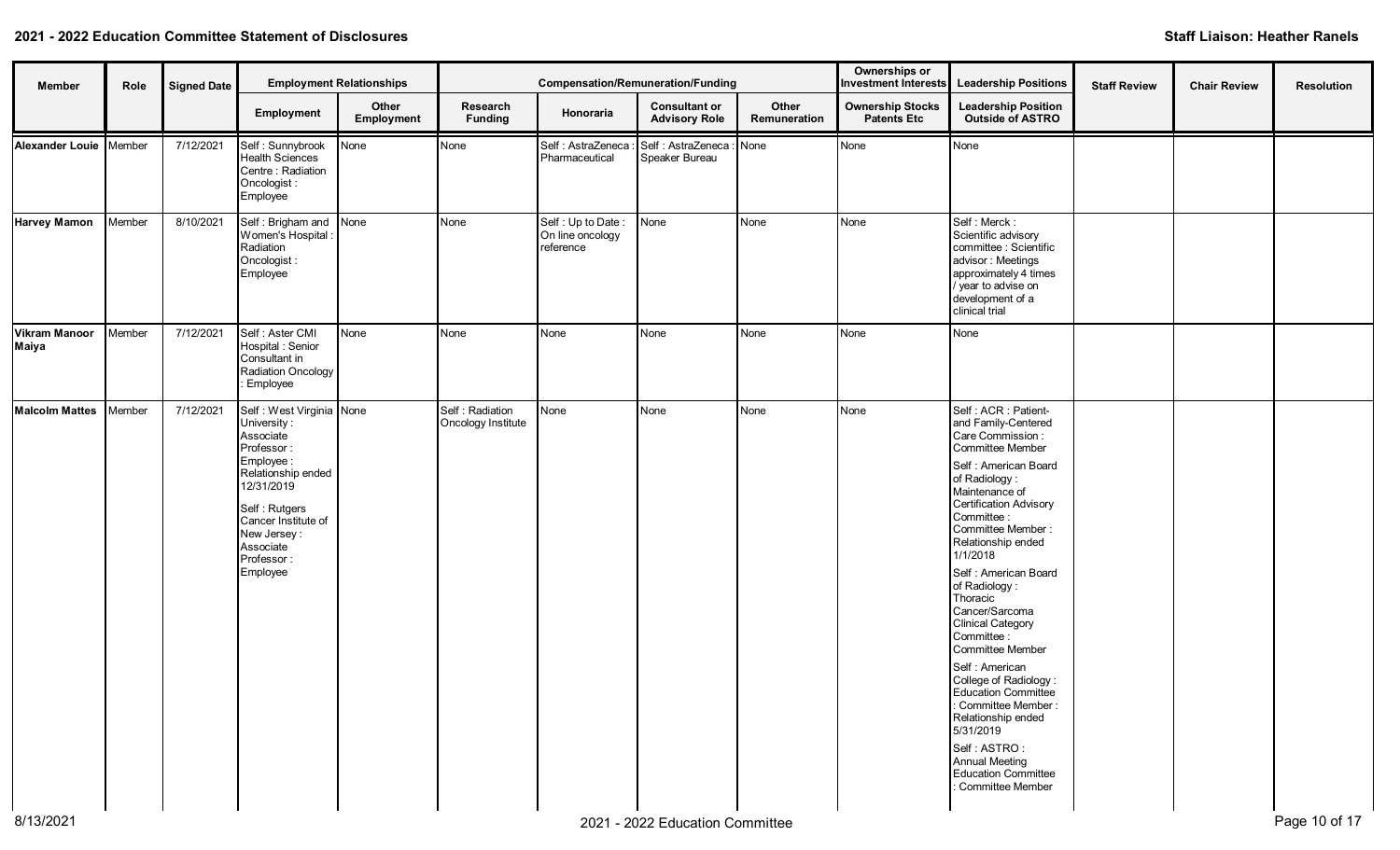|  |  |  |  |  | Self: ASTRO:                        |  |  |
|--|--|--|--|--|-------------------------------------|--|--|
|  |  |  |  |  | CHEDI Committee :                   |  |  |
|  |  |  |  |  | Committee Member                    |  |  |
|  |  |  |  |  |                                     |  |  |
|  |  |  |  |  | Self: ASTRO:                        |  |  |
|  |  |  |  |  |                                     |  |  |
|  |  |  |  |  | CME/MOC<br>Committee:               |  |  |
|  |  |  |  |  |                                     |  |  |
|  |  |  |  |  | Committee Member:                   |  |  |
|  |  |  |  |  | Relationship ended                  |  |  |
|  |  |  |  |  | 8/1/2019                            |  |  |
|  |  |  |  |  | Self: ASTRO:                        |  |  |
|  |  |  |  |  | Communications                      |  |  |
|  |  |  |  |  | Committee:                          |  |  |
|  |  |  |  |  | Committee Member                    |  |  |
|  |  |  |  |  |                                     |  |  |
|  |  |  |  |  | Self: ASTRO:                        |  |  |
|  |  |  |  |  | <b>Education Committee</b>          |  |  |
|  |  |  |  |  | : Committee Member                  |  |  |
|  |  |  |  |  |                                     |  |  |
|  |  |  |  |  | Self: ASTRO:                        |  |  |
|  |  |  |  |  | Measures Committee                  |  |  |
|  |  |  |  |  | : Committee Member :                |  |  |
|  |  |  |  |  | Relationship ended                  |  |  |
|  |  |  |  |  | 8/1/2017                            |  |  |
|  |  |  |  |  | Self: ASTRO: State                  |  |  |
|  |  |  |  |  | Captain Initiative :                |  |  |
|  |  |  |  |  | Committee Member                    |  |  |
|  |  |  |  |  |                                     |  |  |
|  |  |  |  |  | Self: ASTRO:                        |  |  |
|  |  |  |  |  | Workforce Committee                 |  |  |
|  |  |  |  |  | : Committee Member                  |  |  |
|  |  |  |  |  |                                     |  |  |
|  |  |  |  |  | Self: NRG:                          |  |  |
|  |  |  |  |  | Gastrointestinal                    |  |  |
|  |  |  |  |  | Cancer Committee :                  |  |  |
|  |  |  |  |  | Committee Member                    |  |  |
|  |  |  |  |  | Self: NRG:                          |  |  |
|  |  |  |  |  |                                     |  |  |
|  |  |  |  |  | Genitourinary Cancer                |  |  |
|  |  |  |  |  | Committee :                         |  |  |
|  |  |  |  |  | Committee Member                    |  |  |
|  |  |  |  |  | Self: West Virginia                 |  |  |
|  |  |  |  |  | University: Faculty                 |  |  |
|  |  |  |  |  | Senate: Committee                   |  |  |
|  |  |  |  |  | Member:                             |  |  |
|  |  |  |  |  | Relationship ended                  |  |  |
|  |  |  |  |  | 6/30/2017                           |  |  |
|  |  |  |  |  | Self: West Virginia                 |  |  |
|  |  |  |  |  | University:                         |  |  |
|  |  |  |  |  | Institutional Review                |  |  |
|  |  |  |  |  | Board: Committee                    |  |  |
|  |  |  |  |  | Member:                             |  |  |
|  |  |  |  |  |                                     |  |  |
|  |  |  |  |  | Relationship ended<br>12/31/2019    |  |  |
|  |  |  |  |  |                                     |  |  |
|  |  |  |  |  | Self: West Virginia                 |  |  |
|  |  |  |  |  | University: Medical                 |  |  |
|  |  |  |  |  | Student Oncology                    |  |  |
|  |  |  |  |  |                                     |  |  |
|  |  |  |  |  | Interest Group:<br>Faculty Advisor: |  |  |
|  |  |  |  |  | Relationship ended                  |  |  |
|  |  |  |  |  | 12/31/2019                          |  |  |
|  |  |  |  |  |                                     |  |  |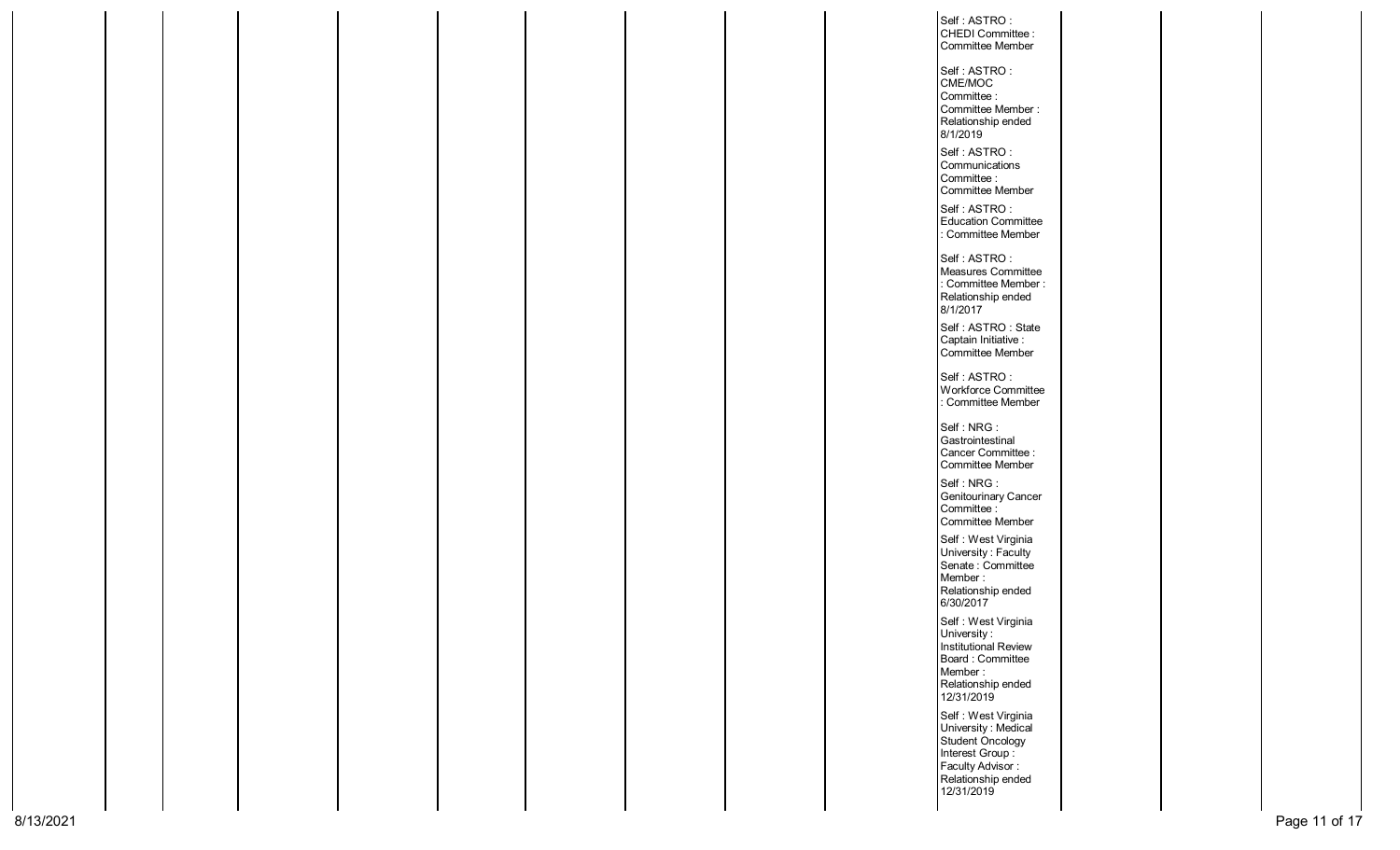|                       |        |           |                                                                                                                          |      |                                                                                                                          |                                                                                                                                                                             |                                      |                                                                                                                                                                                                                                                                                               |      | Self: West Virginia<br>University Radiation<br>Oncology Dept:<br>Promotion and Tenure<br>Committee : Chair :<br>Relationship ended<br>12/31/2019<br>Self: West Virginia<br>University School of<br>Medicine: Academic<br>and Professional<br>Standards Committee<br>: Committee Member :<br>Relationship ended<br>12/31/2019<br>Self : West Virginia<br>University School of<br>Medicine:<br>Distinguished Teacher<br>Committe : Committee<br>Member:<br>Relationship ended<br>12/31/2019 |  |  |
|-----------------------|--------|-----------|--------------------------------------------------------------------------------------------------------------------------|------|--------------------------------------------------------------------------------------------------------------------------|-----------------------------------------------------------------------------------------------------------------------------------------------------------------------------|--------------------------------------|-----------------------------------------------------------------------------------------------------------------------------------------------------------------------------------------------------------------------------------------------------------------------------------------------|------|-------------------------------------------------------------------------------------------------------------------------------------------------------------------------------------------------------------------------------------------------------------------------------------------------------------------------------------------------------------------------------------------------------------------------------------------------------------------------------------------|--|--|
| <b>Michael Milano</b> | Member | 7/12/2021 | Self: University of<br>Rochester: Faculty<br>Employee                                                                    | None | None                                                                                                                     | Self: Astra Zeneca None<br>: drug company :<br>Relationship End<br>10/27/2020<br>Self : self : Galera<br>Therapeutics :<br>Relationship End<br>9/15/2019<br>Self: UpToDate: |                                      | None                                                                                                                                                                                                                                                                                          | None | None                                                                                                                                                                                                                                                                                                                                                                                                                                                                                      |  |  |
| Timur Mitin           | Member | 7/13/2021 | Self : Oregon<br>Health and Science<br>University:<br>Physician:<br>Employee:<br>Radiation oncology<br>attending at OHSU | None | Self : Novocure,<br>Inc.: PI of a multi-<br>institutional<br>prospective clinical<br>trial, supported by<br>the company. | Self : AstraZeneca :<br>Pharmaceutical<br>company                                                                                                                           | Self : Novocure,<br>Inc.: Consultant | Self : AstraZeneca : None<br><b>Travel Expenses</b><br>Self : Janssen :<br>Other - One-time<br>advisory board<br>participation:<br>Relationship ends:<br>10/19/2018<br>Self : Novocure,<br>Inc.: Travel<br>Expenses<br>Self: UpToDate<br>Inc.: Other -<br>Royalties for<br>chapter authorship |      | None                                                                                                                                                                                                                                                                                                                                                                                                                                                                                      |  |  |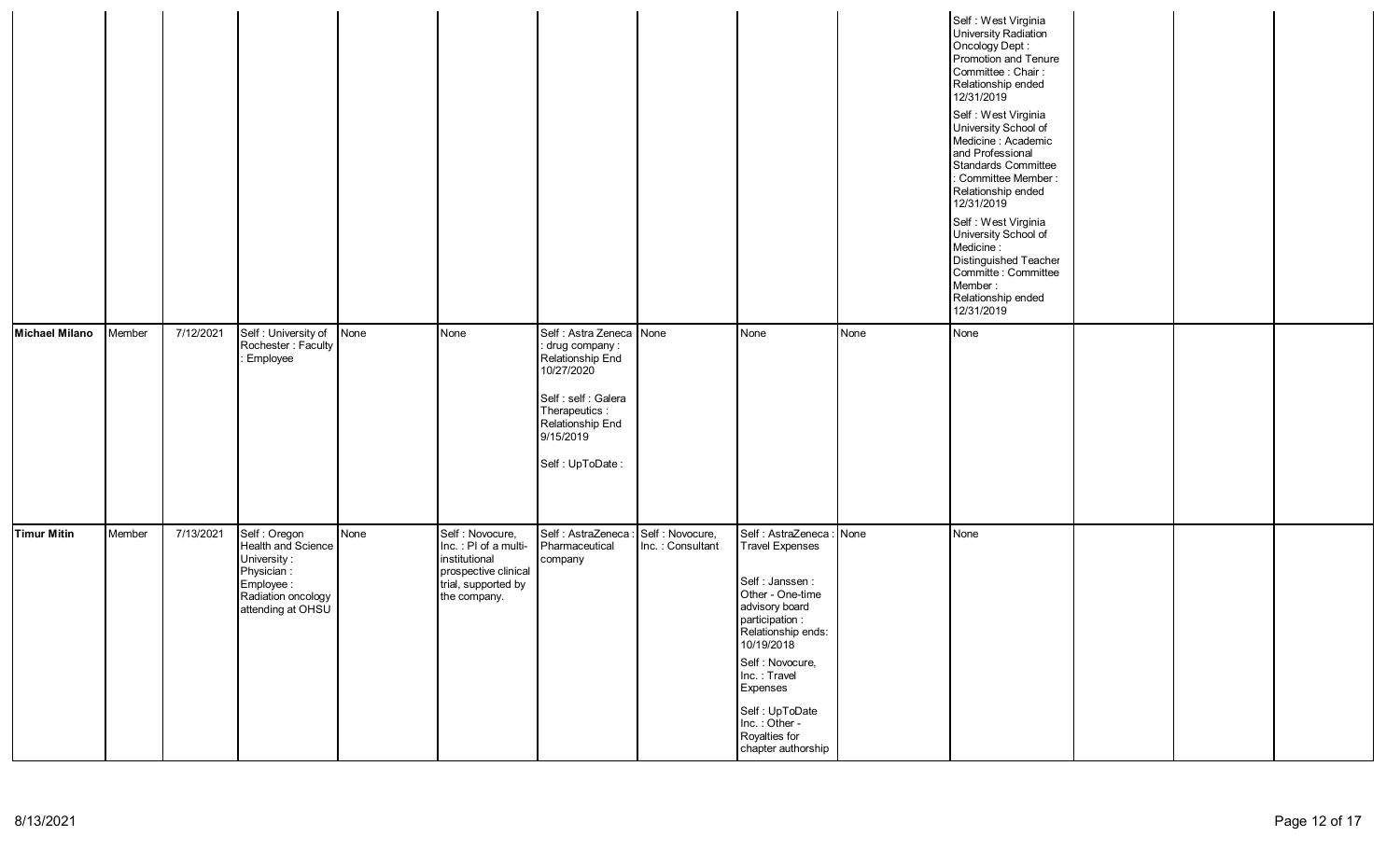| <b>Member</b>        | Role   | <b>Signed Date</b> |                                                                              | <b>Employment Relationships</b>                                         |                                                                                                                                                                 | Compensation/Remuneration/Funding                                                                                |                                                                                                                                                                 |                                                                    | Ownerships or<br><b>Investment Interests</b>   | <b>Leadership Positions</b>                                                                                                                                                                      | <b>Staff Review</b> | <b>Chair Review</b> | <b>Resolution</b> |
|----------------------|--------|--------------------|------------------------------------------------------------------------------|-------------------------------------------------------------------------|-----------------------------------------------------------------------------------------------------------------------------------------------------------------|------------------------------------------------------------------------------------------------------------------|-----------------------------------------------------------------------------------------------------------------------------------------------------------------|--------------------------------------------------------------------|------------------------------------------------|--------------------------------------------------------------------------------------------------------------------------------------------------------------------------------------------------|---------------------|---------------------|-------------------|
|                      |        |                    | Employment                                                                   | Other<br>Employment                                                     | Research<br><b>Funding</b>                                                                                                                                      | <b>Honoraria</b>                                                                                                 | <b>Consultant or</b><br><b>Advisory Role</b>                                                                                                                    | Other<br><b>Remuneration</b>                                       | <b>Ownership Stocks</b><br><b>Patents Etc.</b> | <b>Leadership Position</b><br><b>Outside of ASTRO</b>                                                                                                                                            |                     |                     |                   |
| <b>Bailey Nelson</b> | Member | 7/12/2021          | Self: University of None<br>Cincinnati:<br>Resident Physician<br>Employee    |                                                                         | None                                                                                                                                                            | None                                                                                                             | None                                                                                                                                                            | None                                                               | None                                           | Self : ARRO :<br>Education Chair<br>Self: ROECSG:<br>Resident<br>Representative<br>Self: ROI: Research<br>Committee Member                                                                       |                     |                     |                   |
| Anna Olson           | Member | 7/28/2021          | Self : Mayo clinic :<br>Mayo Clinic:<br>Employee                             | None                                                                    | None                                                                                                                                                            | None                                                                                                             | None                                                                                                                                                            | None                                                               | None                                           | None                                                                                                                                                                                             |                     |                     |                   |
| Manisha Palta        | Member | 7/13/2021          | Self: Duke<br>University:<br>Associate<br>Professor:<br>Employee             | None                                                                    | Self: Merck<br>Self: Varian:<br>Research support<br>for a Phase II<br>clinical trial of<br>SBRT vs. MWA for<br>HCC. I am a co-<br>investigator on the<br>trial. | Self: Oakstone:<br>CME course-<br>received<br>honorarium:<br>Relationship End<br>10/31/2020<br>Self : UptoDate : | Self : Voxelmetric<br>Consultant                                                                                                                                | Self: Syntactx:<br>Other - clinical trial<br>toxicity adjudication | None                                           | Self: ASTRO<br>Pancreas Cancer<br>Guideline Taskforce<br>Co-chair: Co-Chair<br>Self : GI ASCO<br>Steering Committee :<br>Member<br>Self : NCI<br>Hepatobiliary<br>Taskforce:<br>Committee Member |                     |                     |                   |
| <b>Henry Park</b>    | Member | 7/12/2021          | Self : Yale School<br>of Medicine:<br>Physician:<br>Employee                 | Family Member:<br>Yale School of<br>Medicine:<br>Physician:<br>Employee | None                                                                                                                                                            | Self : Bristol Myers<br>Squibb:<br>Pharmaceutical<br>Company:<br>Relationship End<br>4/28/2021                   | Self: AstraZeneca: None<br>Consultant:<br>Relationship End<br>6/25/2021<br>Self : Bristol Myers<br>Squibb : Speaker<br>Bureau:<br>Relationship End<br>4/28/2021 |                                                                    | None                                           | <b>N</b> one                                                                                                                                                                                     |                     |                     |                   |
| Douglas Prah         | Member | 7/12/2021          | Self: Medical<br>College of<br>Wisconsin:<br>Assistant Professor<br>Employee | None                                                                    | None                                                                                                                                                            | None                                                                                                             | None                                                                                                                                                            | None                                                               | None                                           | l None                                                                                                                                                                                           |                     |                     |                   |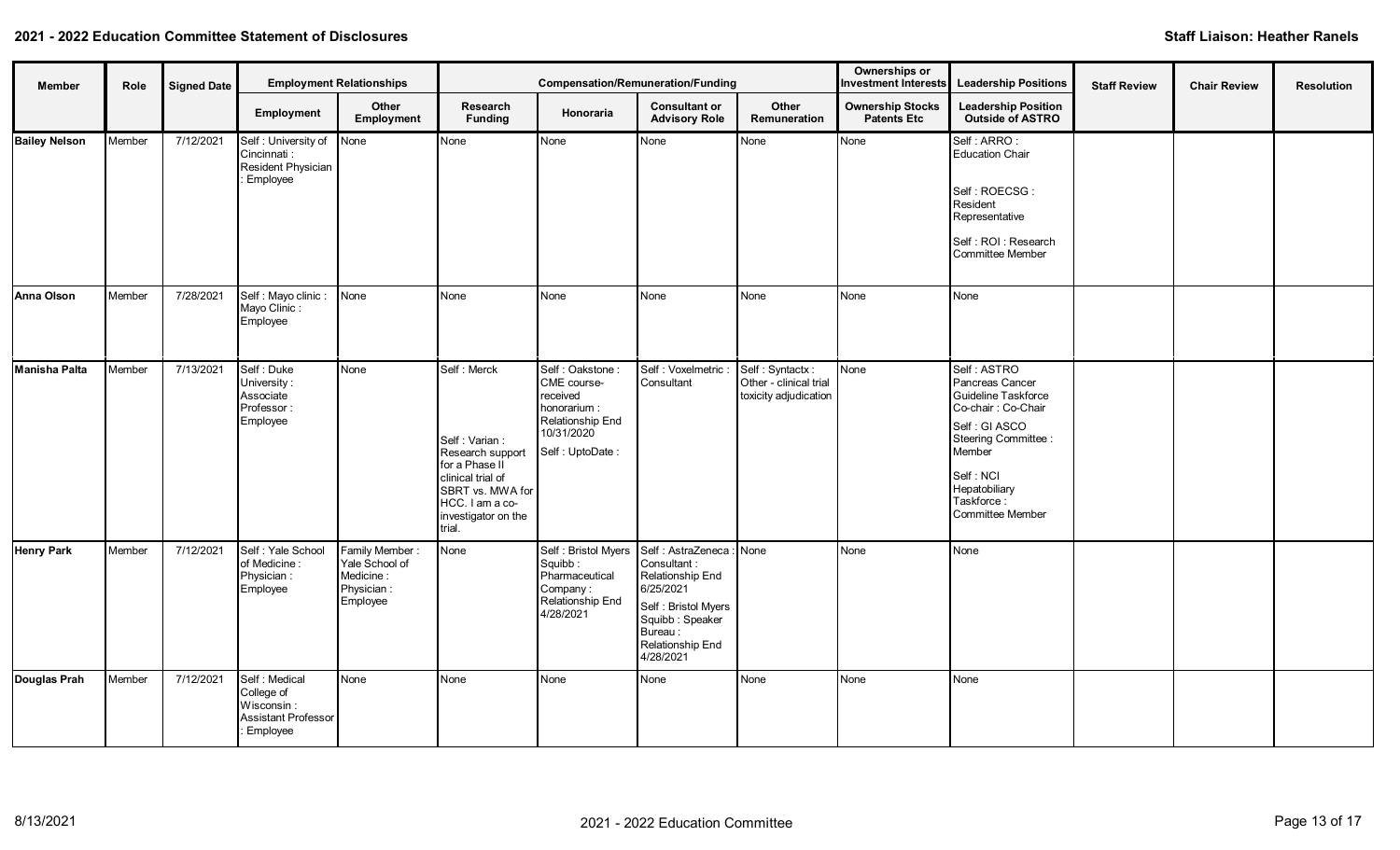| Member                           | <b>Employment Relationships</b><br><b>Signed Date</b><br>Role |           |                                                                                                                                                        |                                                                                      |                                                                            |                                                                                                                                                          | <b>Compensation/Remuneration/Funding</b>                                       |                       | Ownerships or                                                                                                                                                                                     | Investment Interests Leadership Positions                                                                                                              | <b>Staff Review</b> | <b>Chair Review</b> | <b>Resolution</b> |
|----------------------------------|---------------------------------------------------------------|-----------|--------------------------------------------------------------------------------------------------------------------------------------------------------|--------------------------------------------------------------------------------------|----------------------------------------------------------------------------|----------------------------------------------------------------------------------------------------------------------------------------------------------|--------------------------------------------------------------------------------|-----------------------|---------------------------------------------------------------------------------------------------------------------------------------------------------------------------------------------------|--------------------------------------------------------------------------------------------------------------------------------------------------------|---------------------|---------------------|-------------------|
|                                  |                                                               |           | Employment                                                                                                                                             | Other<br>Employment                                                                  | Research<br><b>Funding</b>                                                 | Honoraria                                                                                                                                                | <b>Consultant or</b><br><b>Advisory Role</b>                                   | Other<br>Remuneration | <b>Ownership Stocks</b><br><b>Patents Etc</b>                                                                                                                                                     | <b>Leadership Position</b><br><b>Outside of ASTRO</b>                                                                                                  |                     |                     |                   |
| Jennifer<br>Rosenberg            | Member                                                        | 7/12/2021 | Self : Penn State<br><b>Hershey Medical</b><br>Center: Staff<br>Physician:<br>Employee : Current Employee : Current<br>place of primary<br>employment. | Family Member:<br>Penn State<br><b>Hershey Medical</b><br>Center: MD:<br>employment. | None                                                                       | None                                                                                                                                                     | None                                                                           | None                  | None                                                                                                                                                                                              | Self : Department of<br>Radiation Oncology:<br>Director of Medical<br>Education:<br>Coordinator of<br>medical education<br>within my department.       |                     |                     |                   |
| Jessica<br>Schuster              | Member                                                        | 7/15/2020 | Self: University of<br>Wisconsin<br>Hospitals and<br>Clinics::<br>Employee                                                                             | None                                                                                 | None                                                                       | None                                                                                                                                                     | None                                                                           | None                  | <b>None</b>                                                                                                                                                                                       | None                                                                                                                                                   |                     |                     |                   |
| Anil Sethi                       | Member                                                        | 7/12/2021 | Self : Loyola<br>University Chicago<br>Professor:<br>Employee                                                                                          | None                                                                                 | Clinical Work-flow  :<br>Enhancements<br>related to MR<br><b>Guided RT</b> | Self : ViewRay, Inc Self : ViewRay, Inc<br>: Manufacturers of<br>MR Guided<br>Radiation Therapy<br>Systems (MRIdian<br>and Treatment<br>Planning system) | Self: ViewRay, Inc None<br>: Consultant:<br>Speaker Bureau :<br>Advisory Board |                       | None                                                                                                                                                                                              | Self: Standard<br>Imaging: QA Device<br>Manufacturers :<br>Science Advisory<br>Committee : Evaluate<br>and recommend<br>modifications to QA<br>devices |                     |                     |                   |
| <b>David Sherr</b>               | Member                                                        | 7/13/2021 | Self: The Brooklyn None<br>Hospital Center:<br>Ditector, Radiation<br>Oncology:<br>Employee                                                            |                                                                                      | None                                                                       | None                                                                                                                                                     | None                                                                           | None                  | <b>None</b>                                                                                                                                                                                       | None                                                                                                                                                   |                     |                     |                   |
| <b>Chad Tang</b>                 | Member                                                        | 7/28/2020 | Self : MD Anderson None<br>Cancer Center:<br><b>Assistant Professor</b><br>Employee                                                                    |                                                                                      | None                                                                       | Self: Reflexion:<br><b>Medical Device</b><br>Company:<br>Relationship End<br>1/1/2019                                                                    | None                                                                           | None                  | Self: Antibody<br>Licensing Fees and<br>Associated Patent:<br>Patent License<br>Fees Copyright :<br>Filed: United<br>States, 9,175,079<br>Self: Pocket<br>Radiation Oncology<br>Handbook: Royalty | None                                                                                                                                                   |                     |                     |                   |
| <b>Alfredo Urdaneta I</b> Member |                                                               | 7/19/2021 | Self: Virginia<br>Commonwealth<br>University Health<br>Systems : Assistant<br>Professor:<br>Employee                                                   | None                                                                                 | None                                                                       | None                                                                                                                                                     | None                                                                           | None                  | <b>None</b>                                                                                                                                                                                       | None                                                                                                                                                   |                     |                     |                   |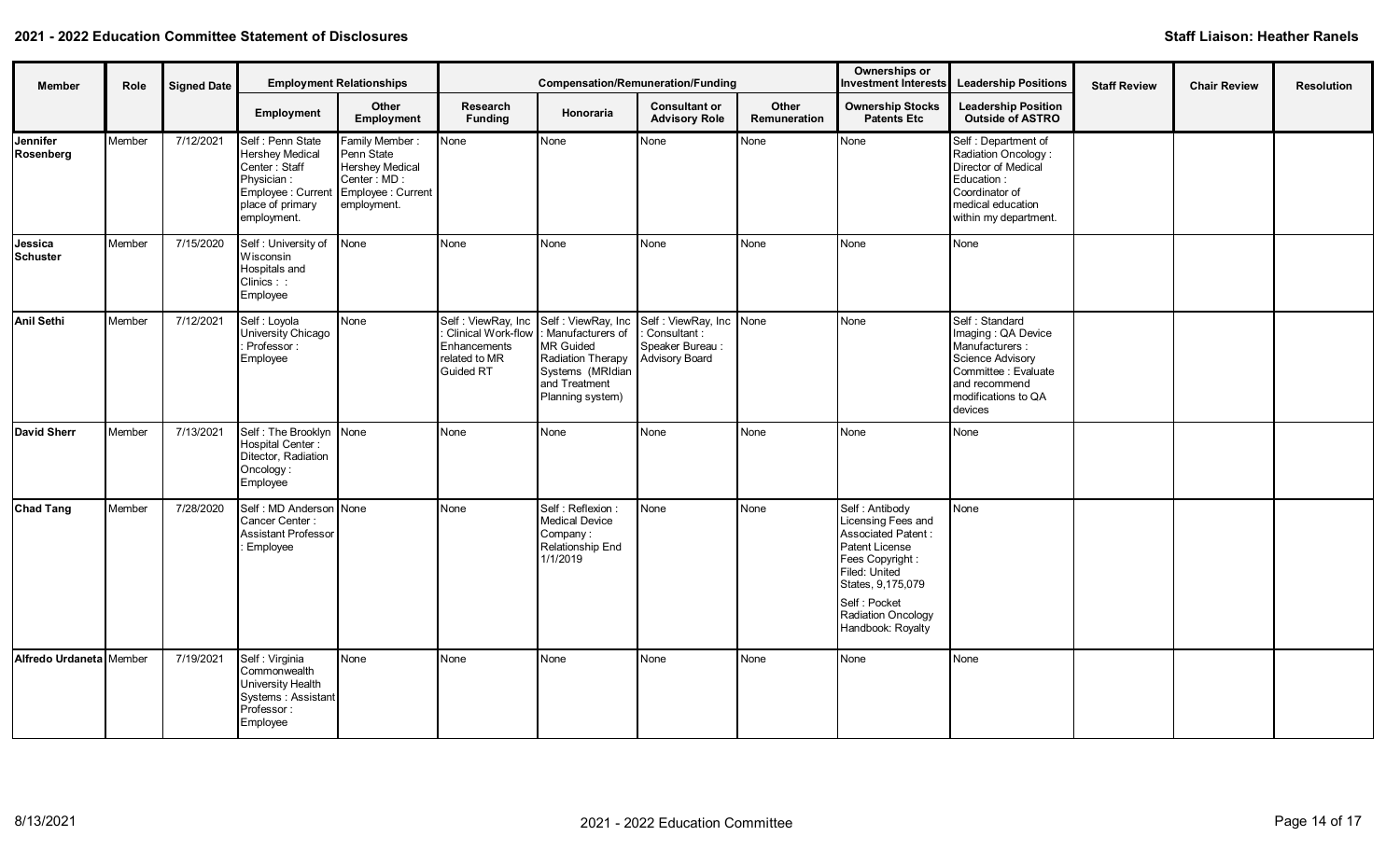| Member               | Role   | <b>Signed Date</b> |                                                                                   | <b>Employment Relationships</b>                                                            | <b>Compensation/Remuneration/Funding</b>                                                                                                                                                                              |                                                                                                                                  |                                                                                             |                                                                                                                                     | Ownerships or<br><b>Investment Interests</b>  | <b>Leadership Positions</b>                                                                                                                                                                                                                                                                                                    | <b>Staff Review</b> | <b>Chair Review</b> | <b>Resolution</b> |
|----------------------|--------|--------------------|-----------------------------------------------------------------------------------|--------------------------------------------------------------------------------------------|-----------------------------------------------------------------------------------------------------------------------------------------------------------------------------------------------------------------------|----------------------------------------------------------------------------------------------------------------------------------|---------------------------------------------------------------------------------------------|-------------------------------------------------------------------------------------------------------------------------------------|-----------------------------------------------|--------------------------------------------------------------------------------------------------------------------------------------------------------------------------------------------------------------------------------------------------------------------------------------------------------------------------------|---------------------|---------------------|-------------------|
|                      |        |                    | Employment                                                                        | Other<br>Employment                                                                        | Research<br><b>Funding</b>                                                                                                                                                                                            | Honoraria                                                                                                                        | <b>Consultant or</b><br><b>Advisory Role</b>                                                | Other<br>Remuneration                                                                                                               | <b>Ownership Stocks</b><br><b>Patents Etc</b> | <b>Leadership Position</b><br><b>Outside of ASTRO</b>                                                                                                                                                                                                                                                                          |                     |                     |                   |
| Neha Vapiwala        | Member | 7/13/2021          | Self: University of<br>Pennsylvania :<br>Professor:<br>Employee                   | Family Member:<br>University of<br>Pennsylvania :<br>Professor:<br>Employee                | None                                                                                                                                                                                                                  | Self: Varian<br>Medical Systems:<br>: Relationship End<br>6/1/2017                                                               | Self: Magellan<br>HealthRx:<br>Consultant: Case<br>Review:<br>Relationship End<br>6/14/2019 | Self: Varian<br>Medical Systems:<br>Travel Expenses :<br>Relationship ends:<br>6/1/2017                                             | None                                          | Self: ACGME<br>Residency Review<br>Committee : Vice<br>Chair<br>Self: ADROP:<br>Association of<br>Directors of Radiation<br>Oncology Programs:<br>Immediate Past-<br>President:<br>Relationship ended<br>9/18/2019<br>Self: ASTRO Board<br>of Directors :<br>Secretary/Treasurer<br>Self: ASTRO GU<br>Resource Panel:<br>Chair |                     |                     |                   |
| <b>Michael Velec</b> | Member | 7/12/2021          | Self : Princess<br>Margaret Cancer<br>Centre: Radiation<br>Therapist:<br>Employee | Family Member:<br>Princess Margaret<br>Cancer Centre:<br>Radiation Therapist<br>: Employee | None                                                                                                                                                                                                                  | Self: CAMRT:<br>Canadian<br>Association of<br>Medical Radiation<br>Technologists<br>(CAMRT) is a<br>professional<br>association. | None                                                                                        | Self : ASMIRT :<br><b>Travel Expenses</b><br>Self: CAMRT:<br><b>Travel Expenses</b>                                                 | None                                          | Self: ESTRO:<br>Scientific Advisory<br>Committee for annual<br>meeting: RTT<br>Member: Member of<br>organizing committee<br>Self: UTDRO: U.<br>Toronto, Dept. of<br>Radiation Oncology<br>(academic<br>department) Executive<br>Committee.: Member<br>: Member of Executive<br>Committee                                       |                     |                     |                   |
| Khinh Ranh<br>Voong  | Member | 7/19/2021          | Self: Johns<br><b>Hopkins University</b><br>Assistant<br>Professor:<br>Employee   | None                                                                                       | Self: Canon, Inc:<br>Co-investigator, 2%<br>effort<br>Self: Lung Cancer<br>Research<br>Foundation:<br>150000<br>Self: Radiation<br>Oncology Institute :<br>Value of Radiation<br>Award: Relationhip<br>End 12/31/2018 | None                                                                                                                             | None                                                                                        | Self : American<br>Society of Clinical<br>Oncology: Other<br>Locally Advanced<br>NSCLC Lecturer:<br>Relationship ends:<br>2/14/2018 | None                                          | None                                                                                                                                                                                                                                                                                                                           |                     |                     |                   |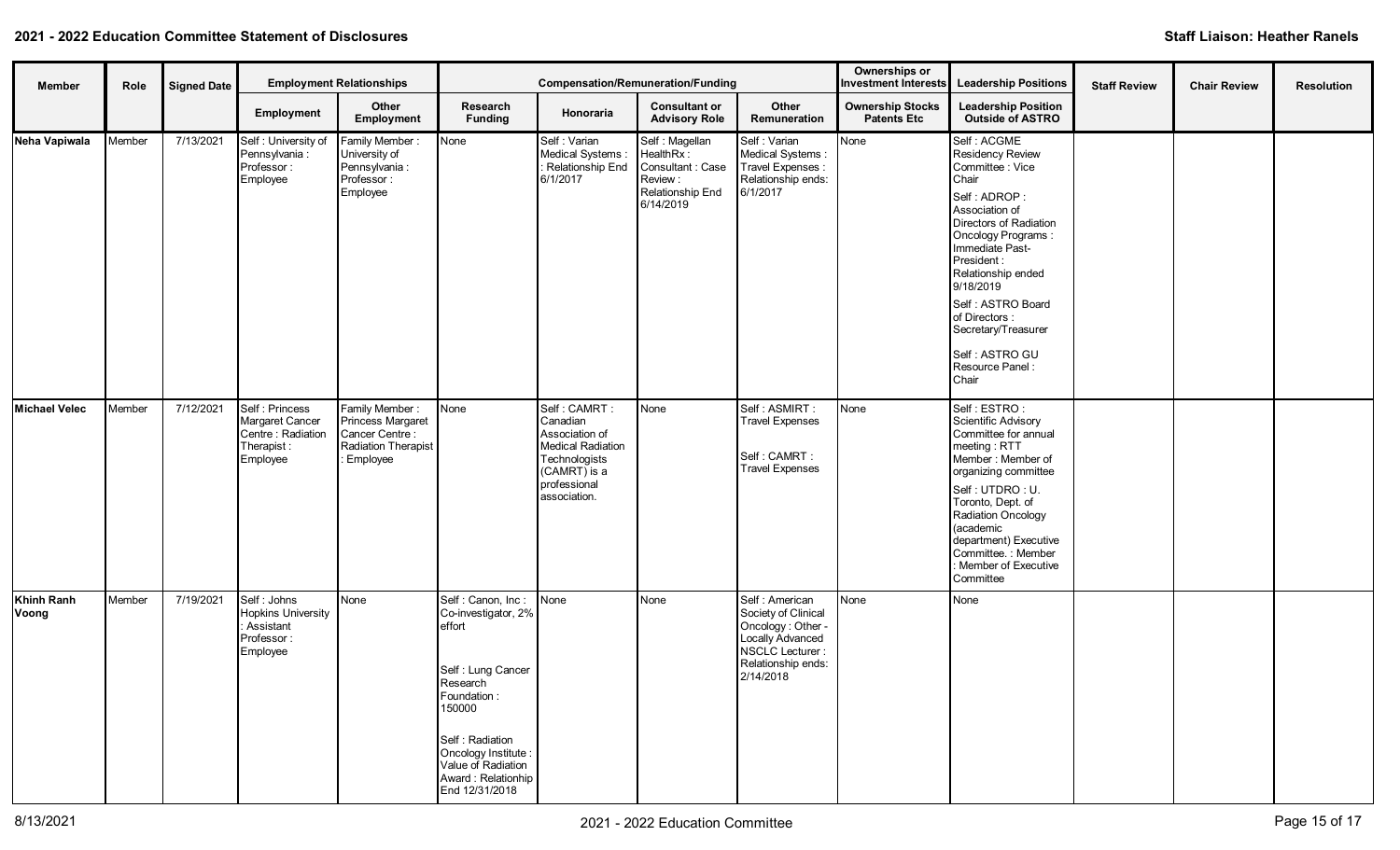| Member             | Role   | <b>Signed Date</b> |                                                                                                                                                     | <b>Employment Relationships</b> | <b>Compensation/Remuneration/Funding</b>                                                                                                                        |                                                |                                              |                                                                          | Ownerships or<br><b>Investment Interests</b>  | <b>Leadership Positions</b>                                                                                                                                                                                                                                                                                                                               | <b>Staff Review</b> | <b>Chair Review</b> | <b>Resolution</b> |
|--------------------|--------|--------------------|-----------------------------------------------------------------------------------------------------------------------------------------------------|---------------------------------|-----------------------------------------------------------------------------------------------------------------------------------------------------------------|------------------------------------------------|----------------------------------------------|--------------------------------------------------------------------------|-----------------------------------------------|-----------------------------------------------------------------------------------------------------------------------------------------------------------------------------------------------------------------------------------------------------------------------------------------------------------------------------------------------------------|---------------------|---------------------|-------------------|
|                    |        |                    | Employment                                                                                                                                          | Other<br>Employment             | Research<br><b>Funding</b>                                                                                                                                      | Honoraria                                      | <b>Consultant or</b><br><b>Advisory Role</b> | Other<br>Remuneration                                                    | <b>Ownership Stocks</b><br><b>Patents Etc</b> | <b>Leadership Position</b><br>Outside of ASTRO                                                                                                                                                                                                                                                                                                            |                     |                     |                   |
| <b>Sujay Vora</b>  | Member | 7/28/2021          | Self : Mayo Clinic<br>Arizona:<br>Consultant:<br>Employee                                                                                           | None                            | None                                                                                                                                                            | None                                           | None                                         | None                                                                     | None                                          | None                                                                                                                                                                                                                                                                                                                                                      |                     |                     |                   |
| <b>Gary Walker</b> | Member | 7/12/2021          | Self : Banner<br>Health: Radiation<br>Oncologist:<br>Employee                                                                                       | None                            | None                                                                                                                                                            | None                                           | None                                         | None                                                                     | None                                          | Self : Galera Health :<br>Pharmaceutical<br>company: Advisory:<br>scientific advisory<br>board participation :<br>Relationship ended<br>9/16/2019                                                                                                                                                                                                         |                     |                     |                   |
| Meng Welliver      | Member | 7/12/2021          | Self : Ohio State<br><b>University Cancer</b><br>Center: Associate<br>Professor:<br>Employee                                                        | None                            | None                                                                                                                                                            | Self : Novocure :<br>advisory board<br>meeting | None                                         | None                                                                     | None                                          | None                                                                                                                                                                                                                                                                                                                                                      |                     |                     |                   |
| Gayle<br>Woloschak | Member | 7/19/2021          | Self: Northwestern None<br>University:<br>Professor:<br>Employee : position<br>at NU<br>Self: northwestern<br>university:<br>professor:<br>Employee |                                 | None                                                                                                                                                            | None                                           | None                                         | None                                                                     | None                                          | Self: RSNA: advisory<br>board for grants :<br>advisory board                                                                                                                                                                                                                                                                                              |                     |                     |                   |
| Sue Yom            | Member | 7/12/2021          | Self: University of<br>California:<br>Employee:<br>Employee                                                                                         | None                            | Self: BioMimetix<br>Clinical trial<br>Self: Bristol-Myers<br>Squibb : clinical<br>trial<br>Self: Genentech:<br>clinical trial<br>Self: Merck:<br>clinical trial | Self: ASTRO:<br>professional<br>organization   | None                                         | Self: Springer:<br>Other - royalty<br>Self: UpToDate:<br>Other - royalty | None                                          | Self : American<br>Radium Society:<br>Executive Committee :<br>President<br>Self: American<br>Society for Radiation<br>Oncology:<br>International Journal<br>of Radiation Oncology<br>Biology Physics:<br>Deputy Editor<br>Self : National Cancer<br>Institute: Head and<br>Neck Steering<br>Committee : Co-Chair<br>: Co-Chair for<br>Radiation Oncology |                     |                     |                   |